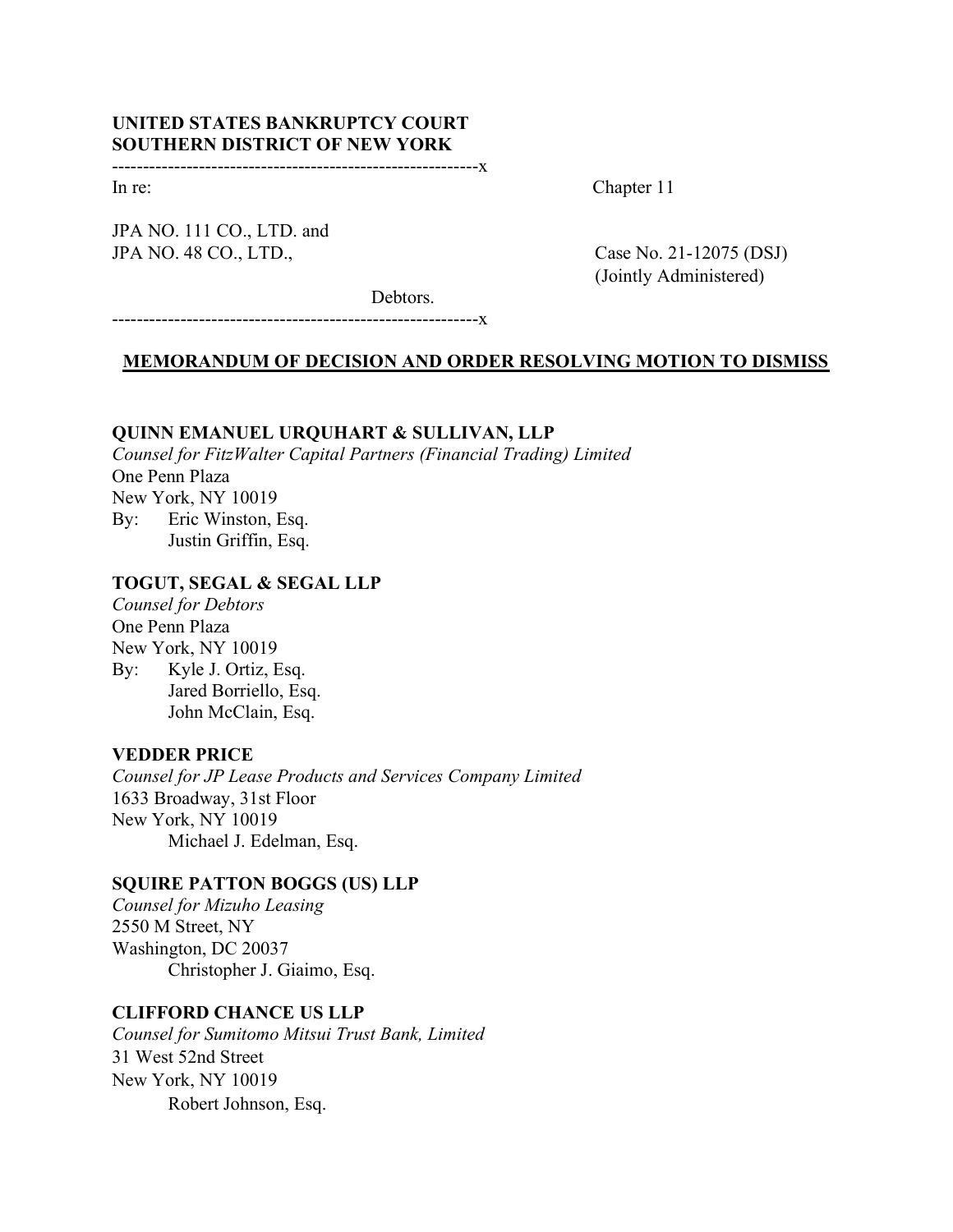# DAVID S. JONES UNITED STATES BANKRUPTCY JUDGE

 Before the Court is the motion (the "Motion" or "Motion to Dismiss," ECF No. 22) of FitzWalter Capital Partners (Financial Trading) Limited ("FitzWalter") to dismiss two jointly administered, single-debtor bankruptcy cases. The two cases are materially identical. Each case is brought by a Japanese single-purpose entity (respectively, JPA No. 111 Co., Ltd., and JPA No. 49 Co., Ltd., referred to in this Opinion generically as "JPA" or "Debtors"). Each Debtor is wholly-owned and controlled by the same parent, JP Lease Products & Services Co. Ltd., a Japanese company (referred to as "JP Lease" or "JPL"). Each Debtor purchased and owned one Airbus A350-941 aircraft, which each Debtor indirectly leased (through an intermediate lessee-lessor entity) to Vietnam Airlines ("VNA"). Each Debtor's cash flow sharply decreased along with the collapse of air travel during the COVID pandemic. In December 2021, FitzWalter, which had only recently acquired substantial amounts of JPA debt and assumed the role of "Security Agent" under the relevant financing agreements, began seeking foreclosure remedies in England as to JPA's contractual entitlements known as "Lease Assets"; FitzWalter has not commenced foreclosure proceedings against the airplanes themselves. Upon discovering FitzWalter's foreclosure attempt, Debtors filed Chapter 11 bankruptcy petitions in this Court.

FitzWalter's Motion asserts three grounds for dismissal: first, that each Debtor lacks any legally meaningful ties to the United States and therefore may not be a debtor in a U.S. bankruptcy proceeding under 11 U.S.C. § 109; second, that the petitions were filed in bad faith as improper efforts to forestall legitimate and contractually specified foreclosure remedies available to FitzWalter, warranting dismissal pursuant to 11 U.S.C. § 1112(b); and, third and alternatively, that the Court should abstain under 11 U.S.C. § 305(a)(1). Debtors oppose, supported by their parent JPL and by two holders of secured debt, all of whom argue that FitzWalter is engaging in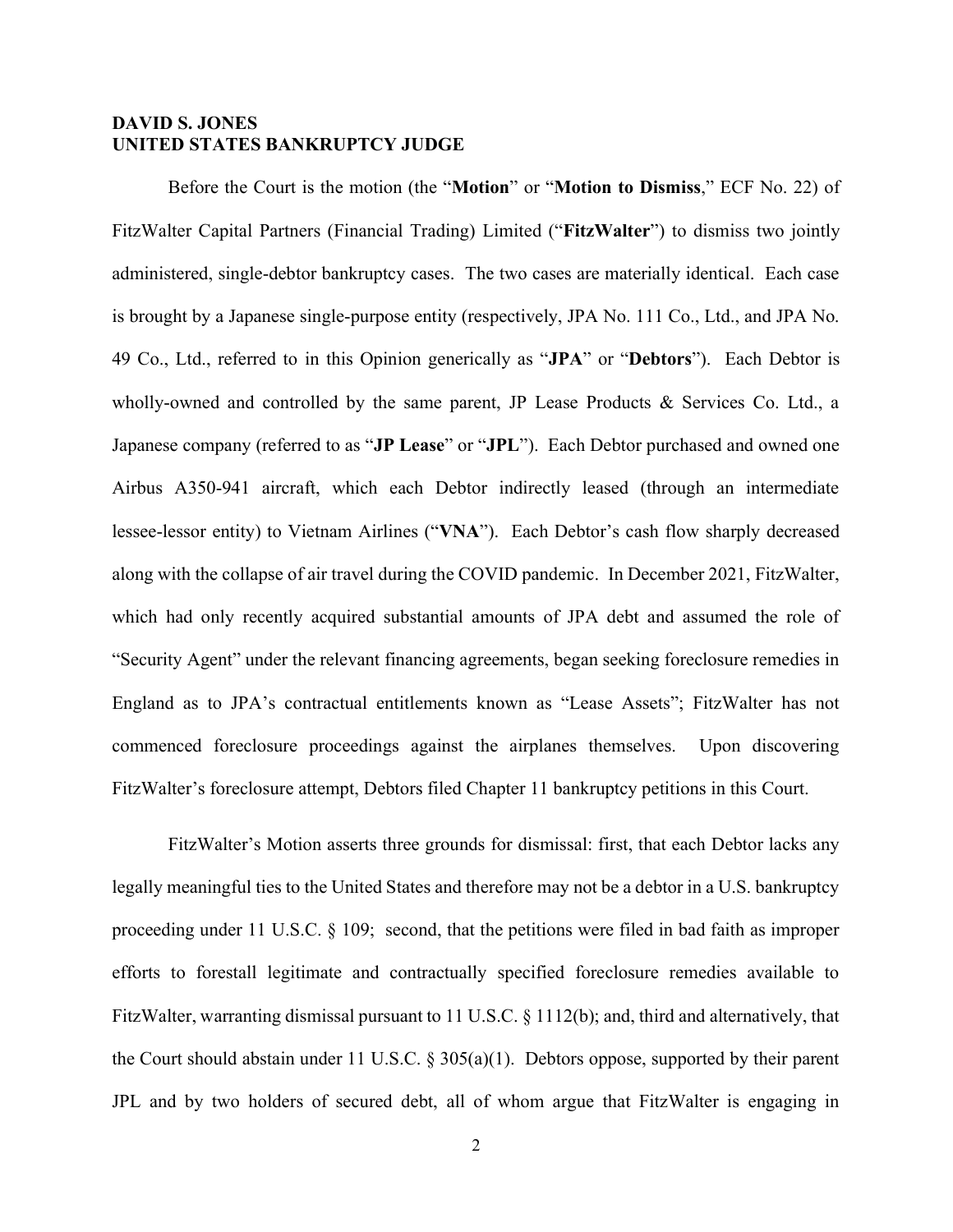value-destructive enforcement efforts that will fail to compensate or satisfy the entitlements of other holders of debt, unsecured creditors, and equity holders, notwithstanding that (in the Motion opponents' view) a full-payment outcome can be achieved by selling Debtors' assets under the auspices of Debtors' Chapter 11 cases.

 For reasons detailed below, the Motion is denied. Briefly, each Debtor satisfies the eligibility requirements of section 109 because each owns "property" in the United States in the form of an interest in a retainer deposit held in the bank account of Debtors' counsel. And, having considered substantial briefing, written evidence, and testimony during an all-day evidentiary hearing conducted on January 26, the Court concludes that Debtors are in good faith using Chapter 11 processes to attempt to maximize creditor (and potentially equity holder) recoveries through a contemplated Section 363 sale to an already-identified stalking horse bidder, subject to higher and better offers, in the face of an unwanted effort by FitzWalter to pursue a fast-track foreclosure and sale of a subset of each Debtor's assets that Debtors and supporting parties believe is unlikely to maximize recoveries of all creditors and parties in interest. FitzWalter rightly emphasizes that many of the so-called  $C$ - $TC$  factors<sup>1</sup> that courts use to assess whether a filing was made in bad faith point in favor of dismissal, but the overall circumstances here do not demonstrate a bad-faith effort to improperly delay and frustrate the legitimate expectations of a secured creditor.

### BACKGROUND

The Court has considered the record as a whole of the two bankruptcy cases; the parties' written submissions in connection with the Motion, which are listed in an Agenda docketed at ECF No. 85; and the record of a January 26 hearing on the Motion, including argument of counsel, 103

<sup>&</sup>lt;sup>1</sup> See In re C-TC 9th Ave. Partnership, 113 F.3d 1304 (2d Cir. 1997).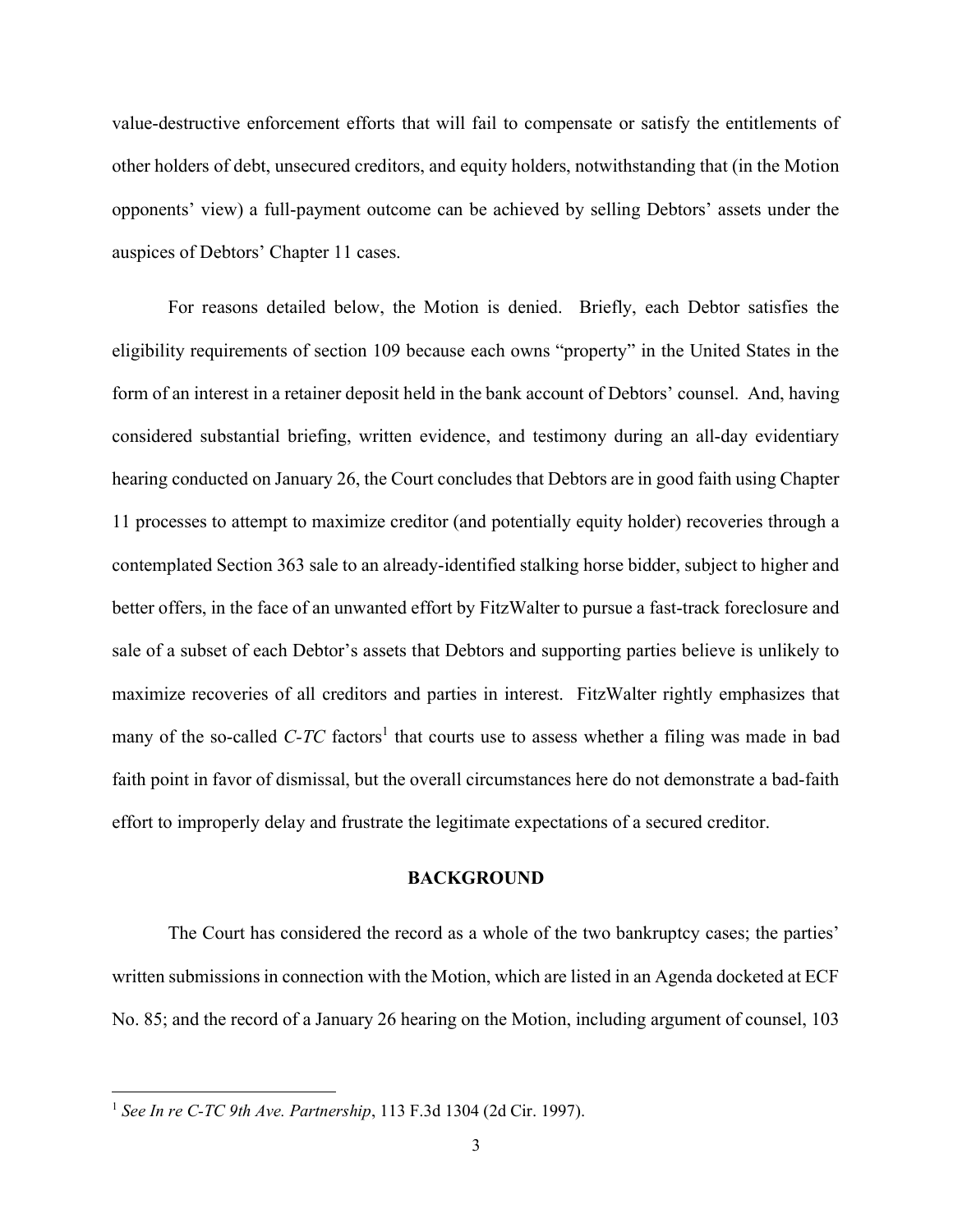exhibits subject to certain exclusions stated on the hearing's record (referred to as "JX " corresponding to an exhibit list provided by counsel at the hearing, a copy of which is docketed at ECF No. 88), and expert and fact witness testimony. The Court received the transcript of the January 26 hearing only on January 31, but it is nevertheless issuing this Opinion without delay and without comprehensively detailing all record evidence, given the reported time sensitivity of Debtors' efforts to proceed with a prompt asset sale to identified proposed purchasers<sup>2</sup> (the "Stalking Horse Bidders," sometimes referred to collectively as the "Stalking Horse Bidder"). This Opinion reviews the case's overall background, drawing in part from pleadings that were not admitted into the evidentiary hearing record. Its Discussion section then includes findings of fact as well as conclusions of law resulting from the January 26 hearing.

# A. The Formation, Characteristics, and Ownership of JPA Entities

The Debtors are special purpose vehicles each formed, under Japanese Law, for the purpose of acquiring and leasing an Airbus A350 aircraft. [ECF No. 3 ("First Day Declaration" or "FDD")  $\P$  10]. Both Debtors are wholly-owned and managed by JPL. [Id.  $\P$  10, Ex. A]. The Debtors have no employees and are managed by Teiji Ishikawa, the President and CEO of JPL and "Representative Director" of each Debtor, or indirectly through employees of non-debtor affiliates acting under Ishikawa's direction. [Id. ¶ 11]. Debtors do not have any independent offices, and JPL maintains an office in Tokyo, Japan. [Id. ¶ 10, n. 2., Exs. C, H].

Debtor JPA No. 111 Co., Ltd. was formed in December 2017 to acquire an Airbus A350-941 aircraft with serial number 067; Debtor JPA No. 49 Co., Ltd. was formed in August 2017 to acquire an Airbus A350-941 aircraft with serial number 173. [Id. 112]. Upon closing of

 $2$  The Debtors have identified the Stalking Horse Bidders as Capitol Reef LLC and Isle Royale LLC. [ECF No. 21 ¶ 18].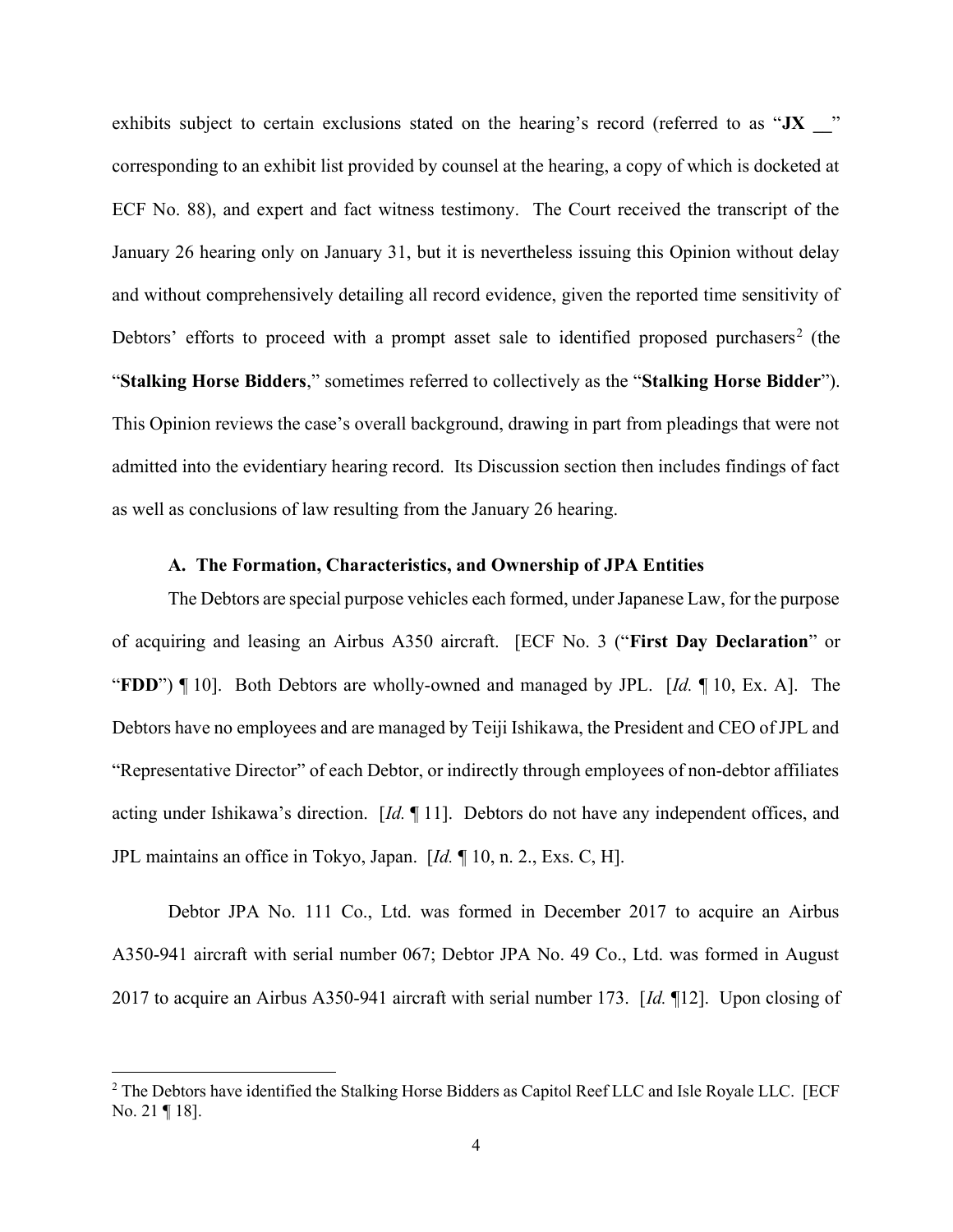the aircraft financings, each Debtor acquired its respective aircraft, which each retail for over \$150 million, using various interwoven debt financing and equity financing arrangements. [Id.].

Each Debtor leases its aircraft to an intermediate lessor, which in turn subleases the aircraft to VNA. [Id. ¶ 13–14, Ex. A]. VNA's lease payments are used by the Debtors to repay the debts outstanding under their financing arrangements (set forth in more detail below). [Id. 14]. VNA currently operates the aircraft actively and pays substantially all operating expenses. [Id. 15]. Prior to the Petition Date, the Debtors were negotiating with VNA to restructure their lease arrangements. [Id.].

#### B. Financing of JPA Entities

To finance their acquisitions of each Aircraft, each Debtor entered into a complex set of financing arrangements with various lenders, agents, and other parties specific to each aircraft (collectively, the "Transaction Documents"). [Id. ¶ 19]. Each Debtor is financed by both senior and junior loan facilities. Debtor JPA No. 111 entered into senior and junior facility agreements providing for total committed loans up to \$100 million and \$15 million, respectively; Debtor JPA No. 49 entered into senior and junior facilities providing for total commitments of up to \$111 million and \$7.3 million, respectively.  $\left[ Id. \right]$  [M] 20–22].

In connection with these debt financings, each Debtor entered into a substantially identical proceeds agreement with their intermediate lessors, JPL, Credit Agricole Corporate & Investment Bank ("CACIB"), and the various lenders. [Id. ¶ 22; ECF No. 23 Exs. 7, 14, JX 8, 15 (the "Proceeds Agreements")]. The Proceeds Agreements, *inter alia*, require each Debtor to lease the aircraft to the applicable intermediate lessor who is in turn required to sublease them to VNA (with VNA's rent payments intended to fully cover all Debtors' obligations to its secured lenders); prohibits JPL from putting the Debtors into bankruptcy; provide for a "Security Agent" (then,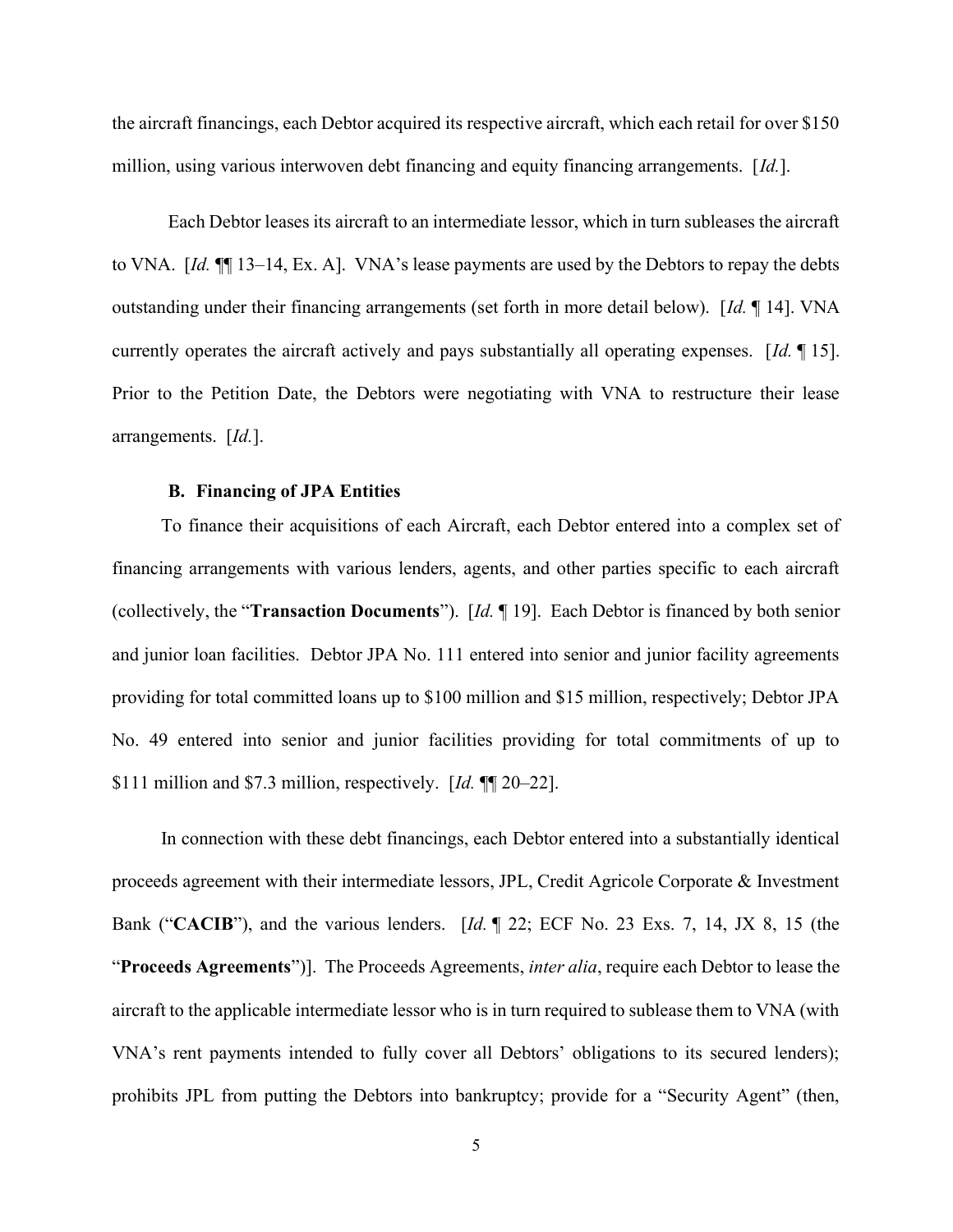CACIB) to act on behalf of the lenders; and contain a payment waterfall for distribution of all proceeds received by the Debtors, pre- or post- default. [See Proceeds Agr. §§ 3, 8; FDD ¶ 22].

To secure these obligations, the Debtors granted the Security Agent liens on the aircraft pursuant to the aircraft mortgages [ECF No. 23 Exs. 11, 18, JX 12, 19 (the "Aircraft Mortgages")], and assigned the Security Agent interests in its rights under the Transaction Documents, including the various leases, pursuant to the security agreements [ECF No. 23 Exs. 10, 17, JX 11, 18 (the "Security Agreements")]. The Aircraft Mortgages are governed by New York law and contain a New York forum selection clause, and the Security Agreements are governed by English law. [Aircraft Mortgage § 12; Security Agr. § 19]. The Aircraft Mortgages give the Security Agent and mortgagee enforcement remedies upon a default, including a foreclosure sale governed by the New York UCC. [§ 6; see Motion at 10]. The Security Agreements give the Security Agent enforcement rights as to the applicable interests under the Transaction Documents including the right to "dispose of" such property "at the times, in the manner and on the terms it thinks fit[.]" [Security Agr. § 6]. The parties and this Opinion refer to these interests as the "Lease Assets").

# C. Cash Flow Difficulties Related to COVID-Associated Air Traffic Reductions; Default and Lease Terminations

Prior to the COVID-19 pandemic, Vietnam Airlines was current on its lease obligations, but since the outbreak has experienced ongoing financial challenges. [FDD ¶ 26]. Thus, in April and October 2020 the intermediate lessors and VNA agreed to rent deferrals, the most recent and controlling of which provided for reduced rent for April – December 2020 and for VNA to pay the deferred rent in 18 equal monthly installments beginning in January 2021. [Id. ¶ 27]. In 2021, VNA made payments averaging approximately \$500,000 per month, but has not paid its full rent obligations. [ECF No. 53-1, JX 59 ¶ 21]. As noted, the parties have been negotiating long-term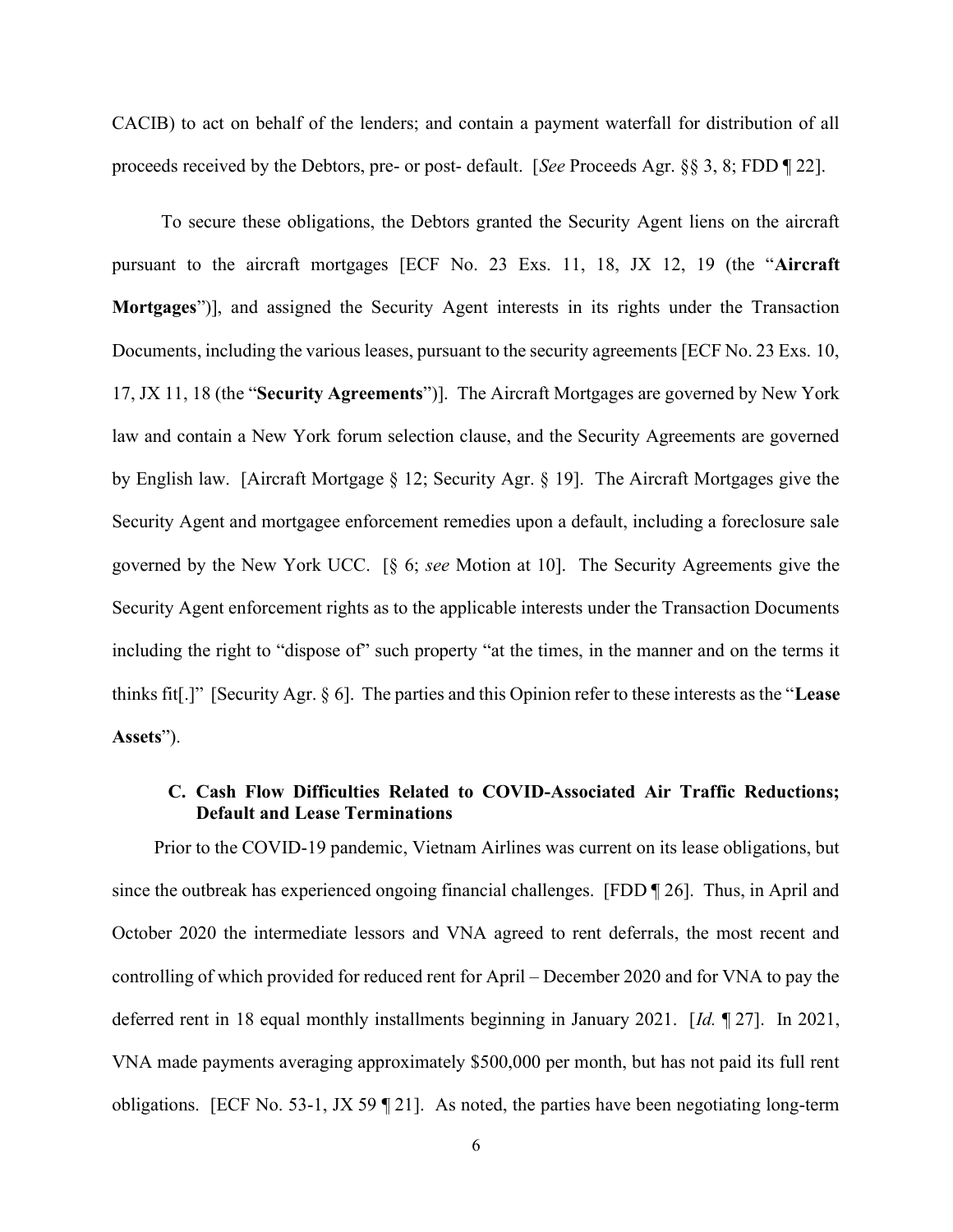amendments to the leases and subleases, which would (according to the Debtors) extend their term and provide for reduced rent payments that would step up to full rent over time. [FDD [28].

On December 1, 2021, CACIB as (then) Security Agent notified the Debtors, intermediate lessors, and VNA that defaults had occurred under the leases and subleases, and the Security Agent terminated such leases and subleases. [Motion at 8].

# D. FitzWalter's Acquisition of Secured Debt, Assumption of Role as Security Agent, and Immediate Commencement of Foreclosure Actions as to Lease Assets

Also on December 1, 2021, FitzWalter acquired \$128,227,903.53 in outstanding obligations issued by Debtors: \$115,778,525.00 in senior loans and \$12,449,378.53 in a secured claim relating to the termination of certain swap obligations arising in connection with the Transaction Documents. [Motion at 9]. The next day, FitzWalter succeeded CACIB as Security Agent under the Transaction Documents. [Id.].

On December 10, 2021, FitzWalter appointed Airborne Capital Limited ("Airborne") to conduct a sale of the Lease Assets, which FitzWalter contends were wholly and absolutely assigned to it under the Security Agreements. [Id. at 6, 9]. FitzWalter did not notify the Debtors of the foreclosure sale. [FDD ¶ 29]. The procedures for this proposed sale were entered as an exhibit during the hearing and provided for, among other things, a bid deadline of December 17 at 4:00 p.m., a deadline for the successful bidder to fund the purchase price of December 17 at midnight, and a closing date of December 20. [JX 94 at 4]. As of December 17, FitzWalter had not commenced any foreclosure action against the aircraft themselves, and stated that any such effort would involve a separate foreclosure process with separate procedures, different timelines, and different advertisements. [Motion at 10].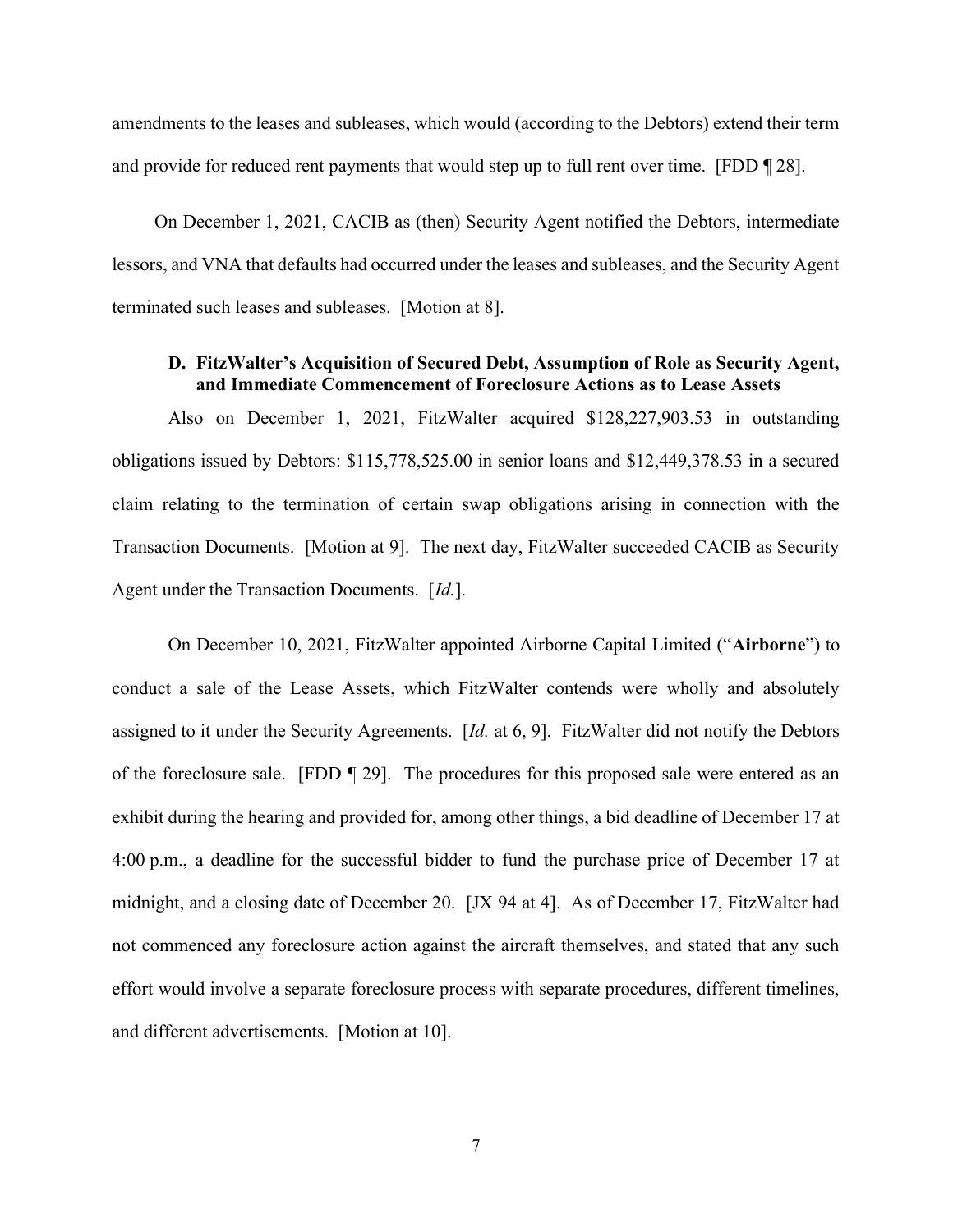## E. Debtors' Commencement of Chapter 11 Cases, and Debtors' Attempt to Proceed with a Court-Supervised Sale of Substantially All Debtors' Assets

On December 17, 2021, the Debtors filed these Chapter 11 cases to trigger an automatic stay of FitzWalter's foreclosure sale, which Debtors contend would artificially deflate the price of the Debtors' assets and harm the Debtors and their creditors and equity holders; Debtors further contend that the foreclosure sale was designed to benefit FitzWalter, prevent Debtors or JPL from bidding, and ensure that FitzWalter affiliates would emerge as prevailing asset purchasers at a low purchase price. [FDD ¶¶ 9, 37; Debtor's Opp. ¶ 5]. Debtors state that they intend to market and sell the Lease Assets and the aircraft under Court supervision pursuant to 11 U.S.C. § 363, arguing such a sale would yield greater recovery for, and/or benefit to, all parties in interest. [FDD ¶¶ 38– 40; Debtors' Opp. ¶¶ 6–7].

On December 31, 2021, the Debtors filed a motion for Court approval of, inter alia, bidding procedures for the sale of substantially all of the Debtors' assets under § 363, specified Stalking Horse Bidders, and bid protections. [ECF No. 21, JX 51 (the "Bid Procedures Motion")]. The Debtors proposed, among other things, a purchase price that Debtors characterize as full payment of all secured obligations (although FitzWalter later objected that not all asserted secured-lender entitlements are included), plus \$5 million cash for recovery to the equity interest holder, JPL. [See id. ¶ 20]. Debtors argue that selling the Lease Assets and aircraft together would maximize their value and lead to greater recovery for all parties in interest.  $\left[ Id. \right]$  [49].

#### F. FitzWalter's Motion to Dismiss

On January 2, 2022, FitzWalter filed its Motion to dismiss these cases. [ECF No. 22]. The Motion alleges, among other things, the following. After the leases were terminated on December 1, 2021, VNA had no right to fly the aircraft but nevertheless has continued to do so, resulting in diminution of the Aircraft's value. [Id. at 8–9]. Moreover, FitzWalter as Security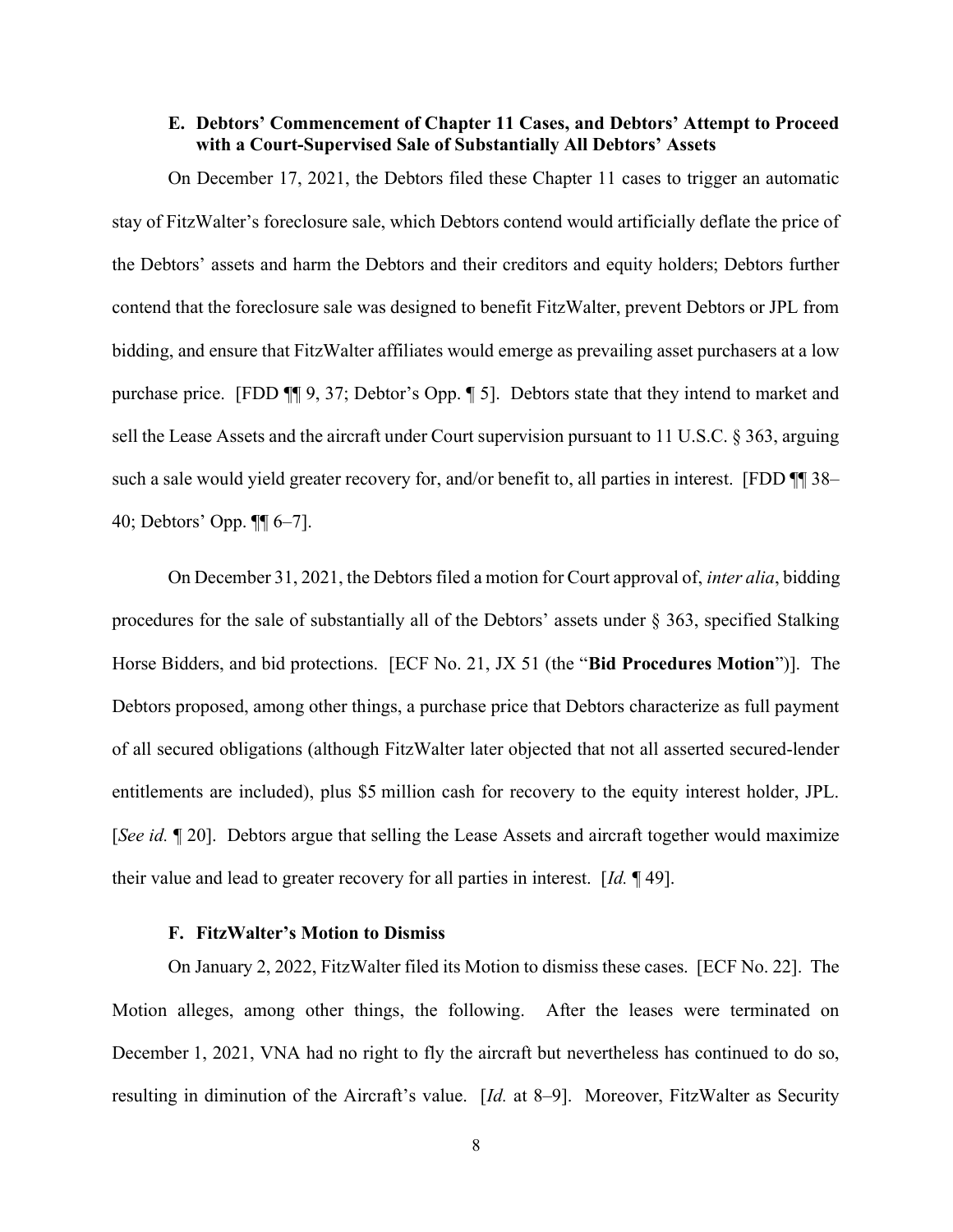Agent owns all the Lease Assets, including any damages claims against Vietnam Airlines, and Debtors have only contingent reversionary interests in such Lease Assets after all secured loans are paid in full. [Id.]. FitzWalter contends that Debtors filed these cases, in violation of § 3.1.3 of the Proceeds Agreements, to prevent FitzWalter from exercising its contracted-for remedies over the Lease Assets, assets that are not properly part of the Debtors' bankruptcy estates—and, in short, the Debtors seek to sell assets they do not own. [Id. at 10–12].

The Motion argues, among other things, as follows in support of dismissal or abstention. The Debtors are ineligible for bankruptcy protection under §109 because the retainers on which Debtors rely to establish eligibility were paid by JPL, and thus are not property interests of the Debtors, and none of their other assets are located in the United States. [Id. at 13–14]. Further, "cause" exists to dismiss the case under  $\S 1112(b)$  because the cases were filed in bad faith. [Id. at  $14-28$ ]. Specifically, application of the C-TC factors shows that the Debtors filed their cases with subjective bad faith, [id. at 16–19 (citing, inter alia, C-TC and In re Taberna Preferred Funding IV, Ltd., 594 B.R. 576 (Bankr. S.D.N.Y. 2018)], and Debtors' filing is objectively futile because they have no prospect for reorganization (having no business to reorganize) and no reorganizational purpose, and the Debtors do not seek a discharge. [Id. at 25–27]. Finally, in the alternative, the Court should abstain from hearing the cases under 11 U.S.C. § 305 because, among other things, the Proceeds Agreements already provide for an alternative means of equitably distributing the assets more economically and efficiently than through the Bankruptcy Code, especially considering the Debtors' and their creditors' lack of ties to the U.S. [Id. at 28–30].

On January 13, Debtors filed their opposition to the Motion. [ECF No. 53]. Two secured creditors joined in the Debtors' Opposition to the Motion to Dismiss and in support of the Bid Procedures Motion [ECF Nos. 51 and 54], as did JPL [ECF No. 55]. On January 18, FitzWalter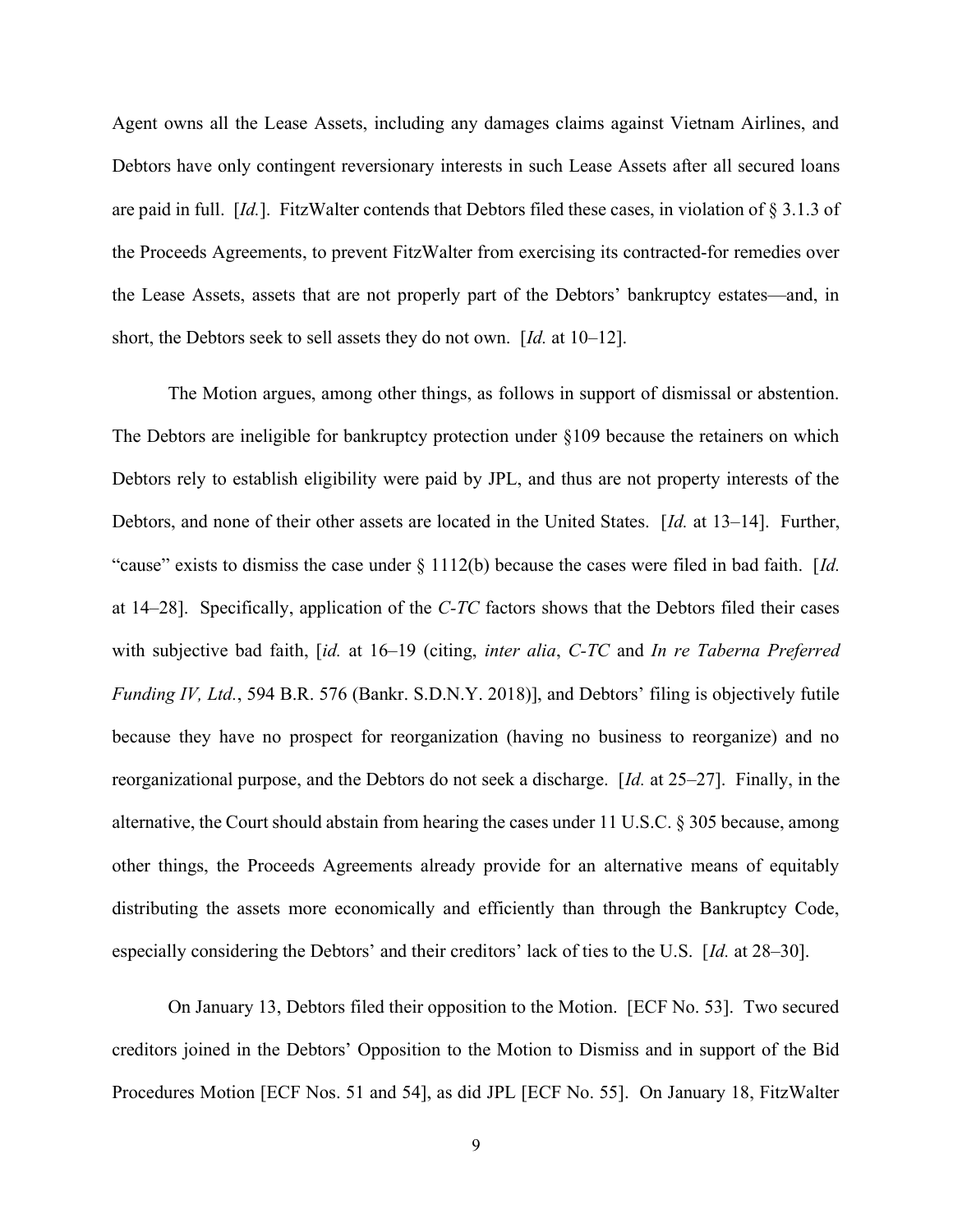filed its reply to the Debtors' Opposition. [ECF No. 67 ("FitzWalter Reply")]. Following discovery and the filing of additional pleadings, declarations, and exhibits, the Court heard argument and conducted an evidentiary hearing on the Motion to Dismiss on January 26, and reserved judgment. As noted, the Court's key factual findings resulting from the January 26 hearing are detailed and discussed within this Opinion's Discussion section, infra.

### DISCUSSION

## I. Jurisdiction

As the parties do not dispute, the Court has jurisdiction over bankruptcy cases filed in this District pursuant to statute and the standing order of reference to this Court of all cases commenced under title 11 and all proceedings arising under title 11 or arising in or related to a case under title 11. See 28 U.S.C. §§ 157, 1334; Amended Standing Order of Reference M-431, dated January 31, 2020 (Preska, C.J.). Consideration of the Motion is a matter concerning the administration of the estate, and therefore is a core proceeding. See 28 U.S.C. § 157(b)(2)(A).

## II. Debtors Have Property in the United States and Therefore "May Be a Debtor" Under Title 11

FitzWalter first argues that dismissal is required because Debtors assertedly do not meet the eligibility requirements of section 109 of the Bankruptcy Code, namely, that "only a person that resides or has a domicile, a place of business, or property in the United States . . . may be a debtor under this title." 11 U.S.C. § 109(a).

FitzWalter is correct that Debtors have few ties to the United States. They are Japanese companies; they have no offices or employees here (or anywhere); they have no regular operations and do no ordinary-course business here; they lease their airplanes to a foreign carrier; and the airplanes that they own have never flown to or been in the United States.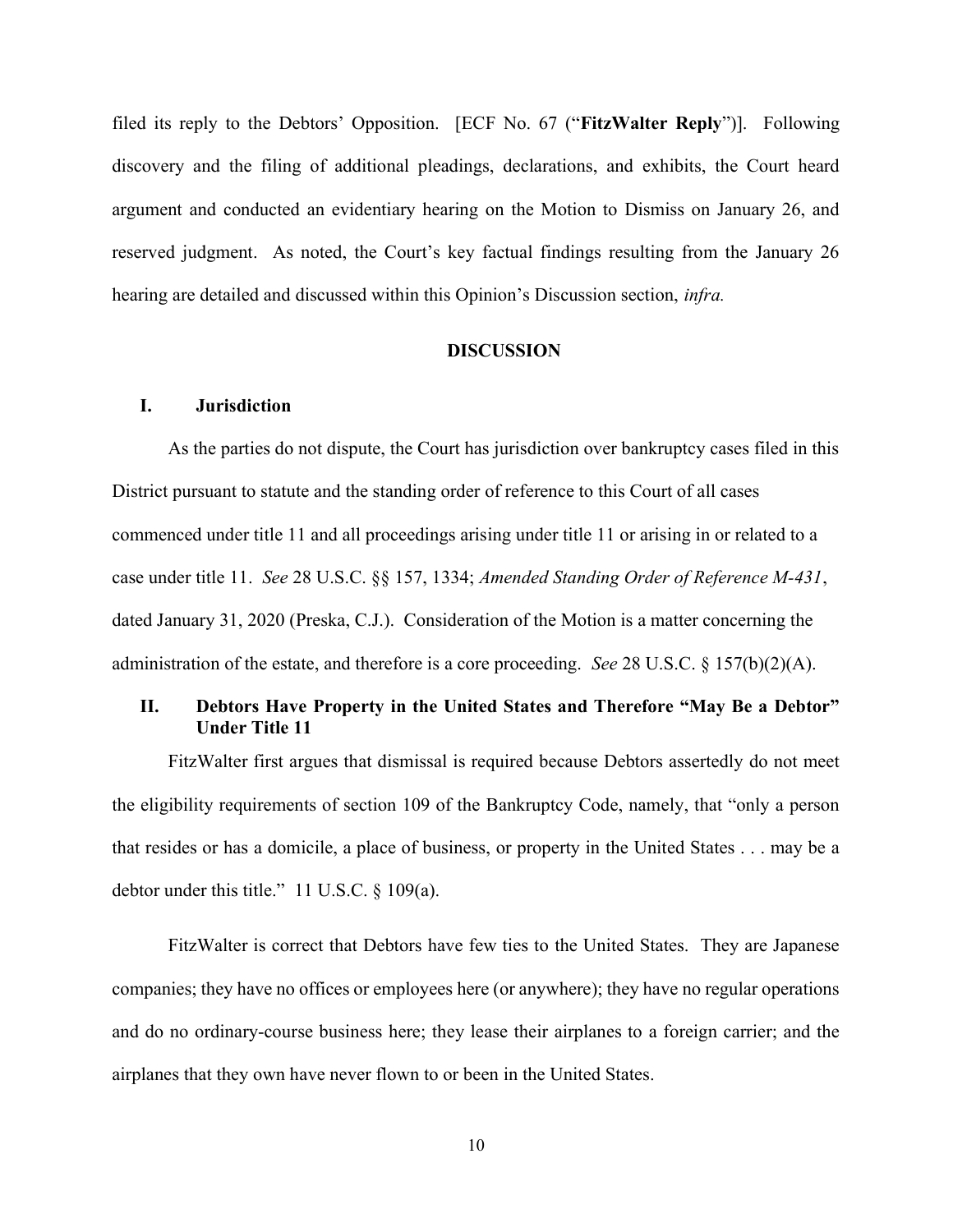Nevertheless, Debtors meet the requirements of Section 109 because they "ha[ve] . . . property in the United States," in the form of entitlements associated with separate retainer deposits, one for each Debtor and each in the amount of \$250,000, that are in accounts established by their U.S. bankruptcy counsel for the purpose of funding legal services in connection with Debtors' bankruptcy proceedings here. [See Debtors' Opposition to Motion to Dismiss ("Debtors' Opposition"), ECF No. 53, JX 87 ¶¶ 11–15, Ex. B; ECF No. 75, Exs. B and C]. Moreover, any unused funds contained in the retainer accounts are contractually required to be returned to Debtors. [Hearing Tr. at 50:11–18; see ECF No. 75,  $\P$  17 and Exs. B and C<sup>3</sup>].

For a foreign corporation to qualify as a debtor under Section 109, courts have required "only nominal amounts of property to be located in the United States, and have noted that there is 'virtually no formal barrier' to having federal courts adjudicate debtors' bankruptcy proceedings." In re Globo Comunicacoes e Participacoes S.A., 317 B.R. 235, 249 (S.D.N.Y. 2004). Further, the statute unqualifiedly uses the word "property" without any minimum value requirement, and courts agree that "there is no statutory requirement as to the property's minimum value." In re Paper I Partners, L.P., 283 B.R. 661, 674 (Bankr. S.D.N.Y. 2002).

Consistent with these general considerations, funds that are held in the United States to pay for law firm services for a debtor constitute a debtor's property that is located in the United States, and that thus satisfy the requirements of Section 109. See, e.g., In re Serviços de Petróleo Constellation S.A., 600 B.R. 237, 268 (Bankr. S.D.N.Y. 2019) ("Courts in this Circuit have held

<sup>&</sup>lt;sup>3</sup> This citation is to the retention application of Debtor's counsel, filed 6 days before the hearing. [ECF No. 75]. Although not received in evidence at the hearing, the application and exhibits thereto corroborate Debtors' counsel's statement at the hearing that any portions of the retainers undrawn at the end of this case are to be returned to the Debtors (not JPL).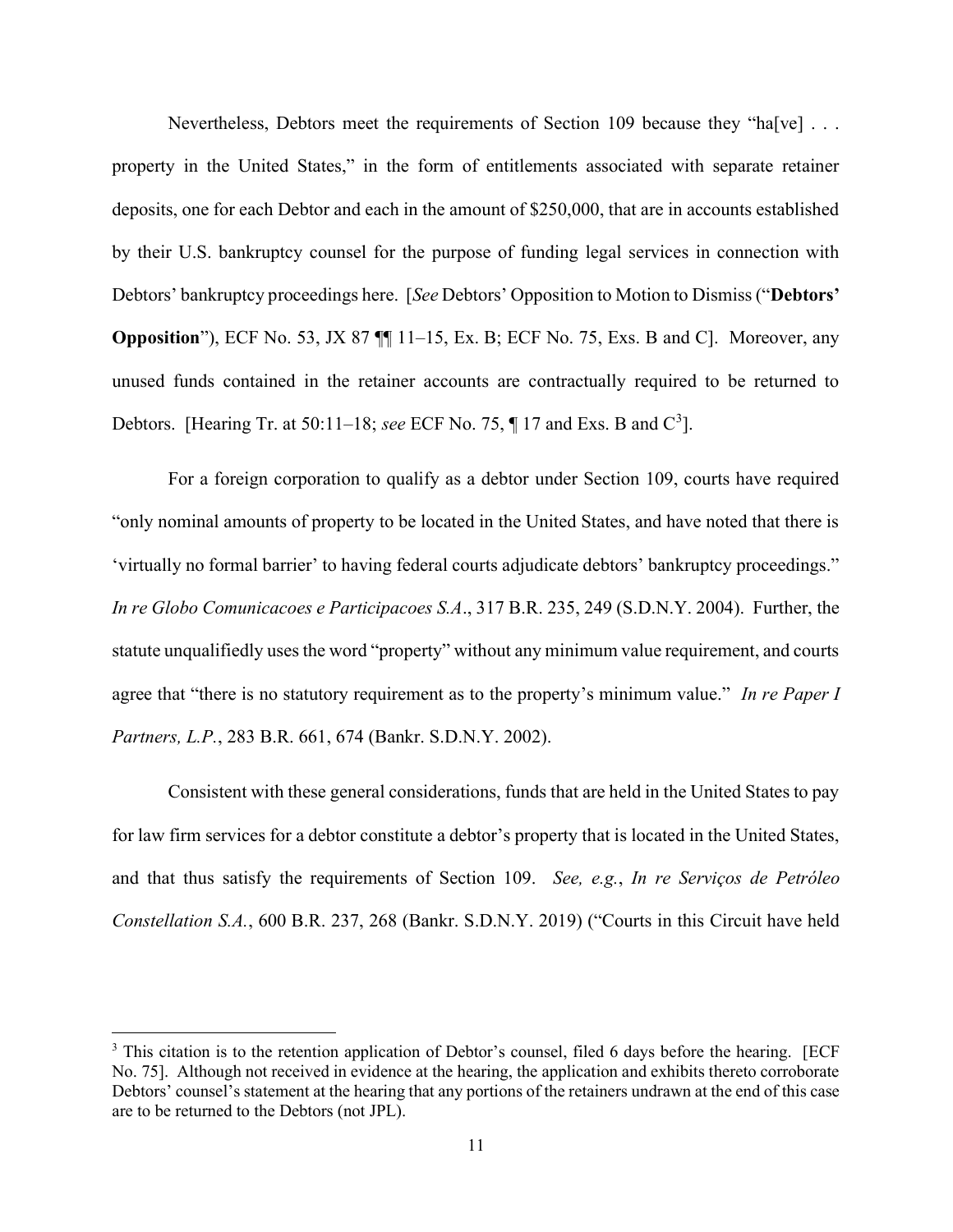that Section 109(a) can be satisfied by bank accounts in the United States, including by an undrawn retainer."); In re U.S. Steel Canada Inc., 571 B.R. 600, 610 (Bankr. S.D.N.Y. 2017) (same).

FitzWalter does not contest the legal proposition that interests in legal retainers can constitute property in satisfaction of section 109's requirements. Rather, FitzWalter observes that the transfer of funds to Debtors' counsel was made directly by Debtors' parent entity, non-debtor JPL, which FitzWalter contends renders the deposits not Debtor property. FitzWalter further objects that Debtors have not established their entitlements to the escrow deposits by competent evidence, particularly given that Debtors' petitions or schedules do not list the law firm escrow balances as assets, which FitzWalter contends should be deemed a binding admission of a lack of this form of U.S. property.

FitzWalter's objections are not well taken. First, it is of no moment that JPL directly transferred the escrowed funds. The record corroborates Debtors' counsel's receipt of the funds for purposes of paying for legal services to be rendered to Debtors in these bankruptcy cases, and that Debtors are entitled to the return of any unused funds at the end of the representation. [Hearing Tr. at 50:11–18; see ECF No. 75, ¶ 17 and Exs. B and C]. And the existence of funds from which a client is entitled to fund U.S. legal services is sufficient to satisfy Section 109, whoever sent the funds to counsel. See In re Glob. Ocean Carriers Ltd., 251 B.R. 31, 39 (Bankr. D. Del. 2000) ("The retainers were paid on behalf of all the Debtors and, therefore, all the Debtors have an interest in those funds. It is not relevant who paid the retainer, so long as the retainer is meant to cover the fees of the attorneys for all the Debtors, as it clearly was in these cases");  $cf. 2$  Collier on Bankruptcy ("Collier") ¶ 109.02 ("the debtors' interests in the unearned portions of retainers paid to their U.S. counsel were property of the debtors' estates and constituted property in the United States that rendered all of the debtors eligible"); In re Indep. Eng'g Co., Inc., 232 B.R. 529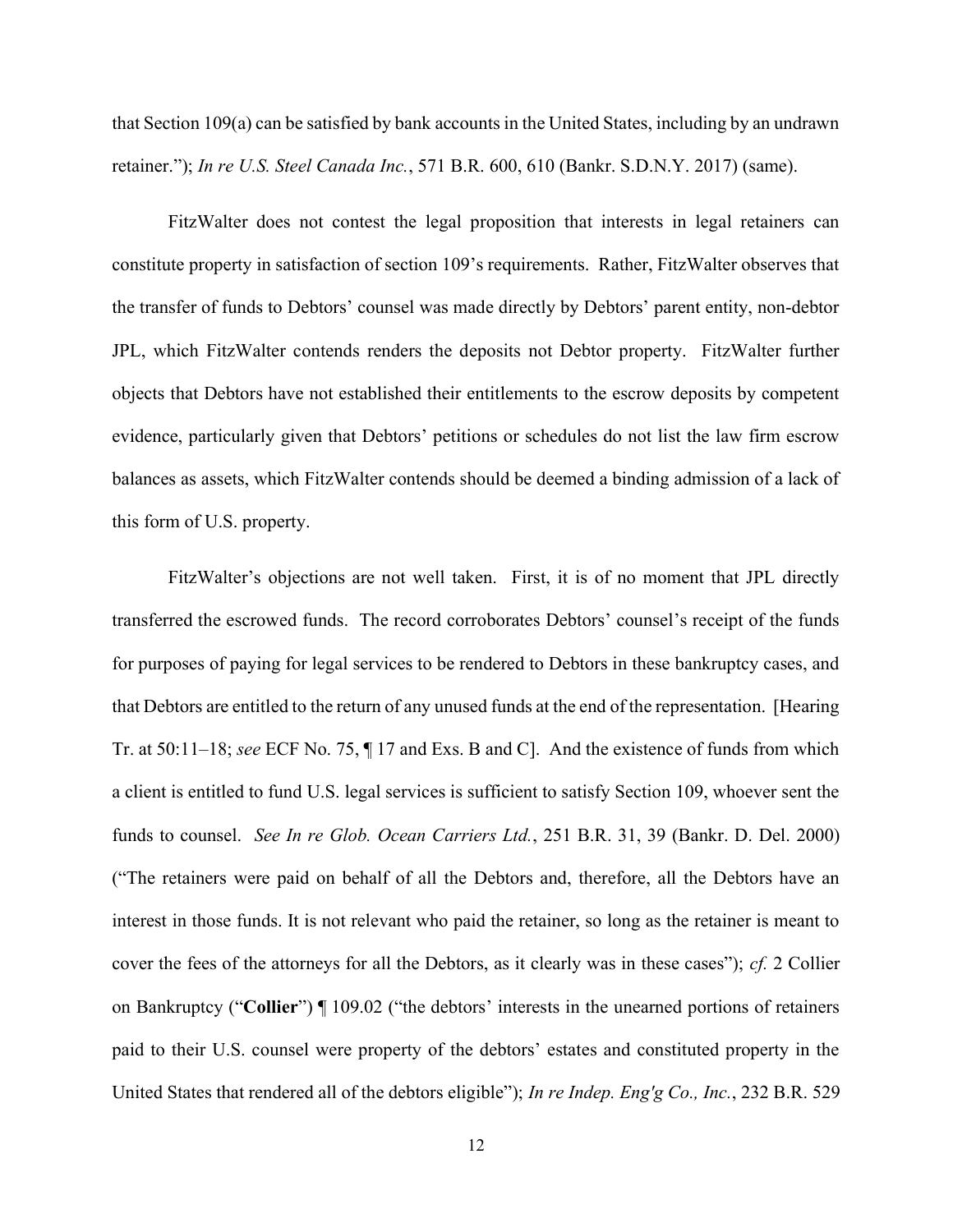(B.A.P. 1st Cir.), aff'd, 197 F.3d 13 (1st Cir. 1999) (corporate debtor held property interest in unearned portion of the retainer paid to debtor's attorney by debtor's principal, where unearned portion of the retainer would be returned to debtor; retainer was thus property of the estate).

The Court rejects FitzWalter's contention that Debtors have failed to present evidence to corroborate that they have a property interest in the form of U.S. deposits of funds to pay Debtors' counsel here. The evidentiary record of the January 26 hearing includes a receipt of the wire transfers and the funds transfer confirmation for the retainers [see Debtors' Opp. Ex. B; JX 98], and FitzWalter has not challenged the accuracy or truthfulness of Debtors' evidence and explicit representation that two \$250,000 deposits existed as of December 17, 2021, the date these cases were filed (the "Petition Date"), to fund each Debtor's bankruptcy legal fees. Further, the Court declines to hold that the omission of these fee deposits from Debtors' petitions or schedules compels the conclusion that no such property interest exists. To do so would be to improperly elevate form over substance where the evidence establishes the existence of U.S.-based property, especially because, if necessary, the Court could and would be inclined to allow an amendment of Debtors' schedules, a concept that Debtors' counsel embraced during the January 26 hearing. [Hearing Tr. 49:1-25].

The Court acknowledges but does not decide a second and independent theory advanced by Debtors as to why they satisfy section 109, namely that they possess another qualifying property interest in the form of "contract rights" to have a New York forum apply New York law to any disputes under aircraft mortgages to which they are a party. [Debtors' Opp. 16 (citing In re Berau Capital Res. PTE Ltd., 540 B.R. 80, 83-84 (Bankr. S.D.N.Y. 2015))]. FitzWalter does not dispute that contractual choice of law and forum selection provisions can give rise to property rights that are estate property, but FitzWalter argues that the situs of any such property interest of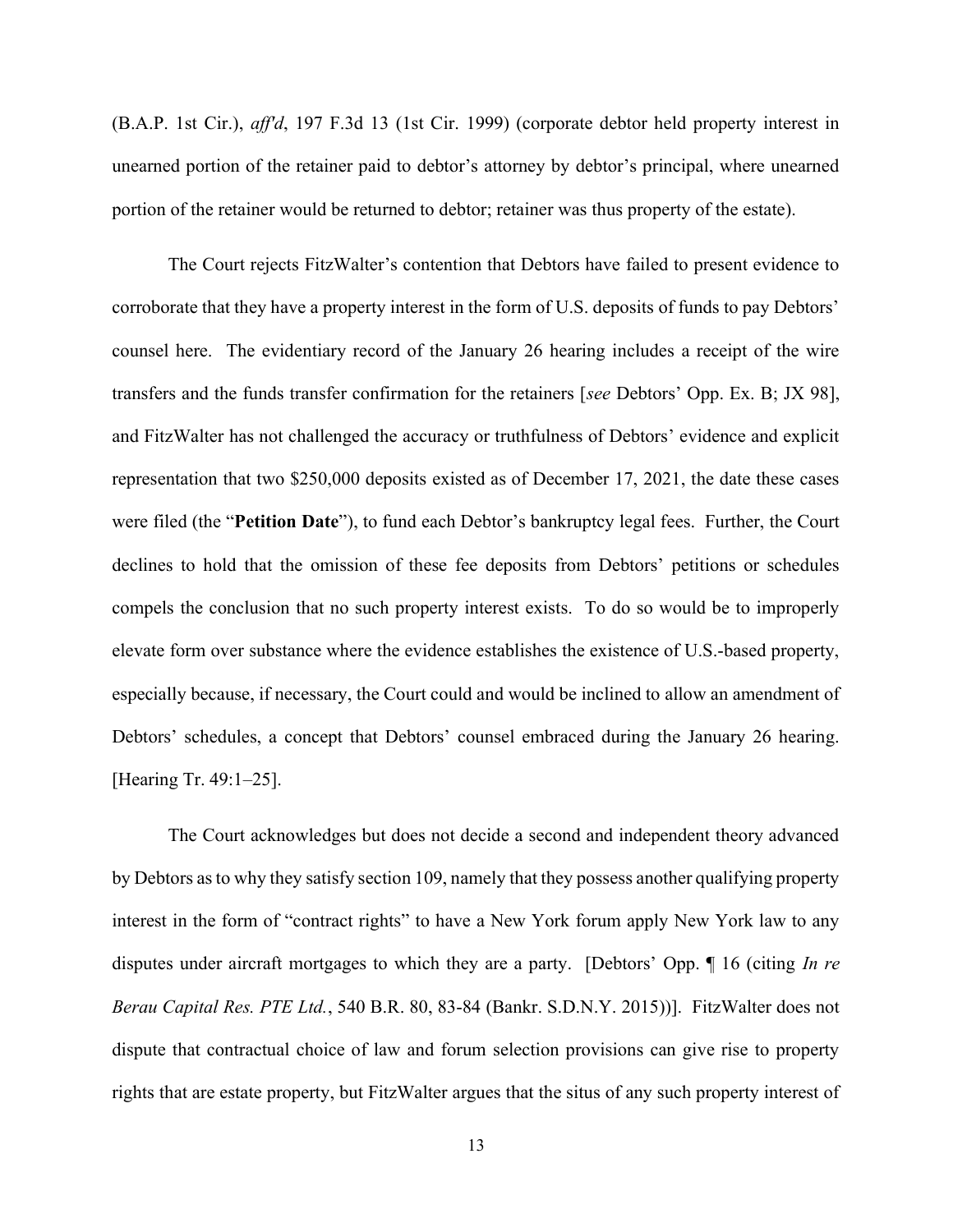Debtors is in Japan, not the United States. [See FitzWalter Reply at 6–8; Hearing Tr. at 29:21– 30:1]. The Court need not and does not decide the disputed situs of the property interest arising from the forum selection clauses in light of its holding based on the fee deposits in New York that are used to fund Debtors' legal representation in these cases.

### III. Dismissal on Grounds of Bad Faith Pursuant to Section 1112(b)

### 1. Findings of Fact

The Court finds the following facts that are particularly significant to its holding that the petition should not be dismissed as a bad-faith filing:

At all relevant times prior to December 2021, each JPA entity owned one commercial airplane, and received lease revenues from an intermediate lessor entity which in turn received lease payments from VNA. Each JPA entity was fully owned by JPL, had no employees or physical location independent of JPL, and existed solely to own and lease its respective Airbus A350. Each JPA entity's assets included lease payment and other contractual rights associated with its ownership of the aircraft, referred to as "Lease Assets," as well as the aircraft itself.

Prior to the COVID pandemic, VNA met all or essentially all its lease payment obligations on the JPA-owned aircraft that it leased. VNA's operations and revenues were severely affected by the pandemic, and VNA was unable to meet its scheduled lease payment obligations, although record evidence including the testimony of Heinrich Loechteken credibly established that VNA paid, on average, approximately \$500,000 per month toward its lease obligations for at least a portion of the last two years. [ECF No. 53-1, JX 59 ¶ 21; see Hearing Tr. at 169:19–170:10, and JX 82 ("Loechteken Depo. Tr.") at 34:16–35:3]. Again based on the testimony of Mr. Loechteken, which I credit, JPA considered it commercially important to maintain its relationship with VNA and to attempt to restructure the lease obligations as VNA restored operations and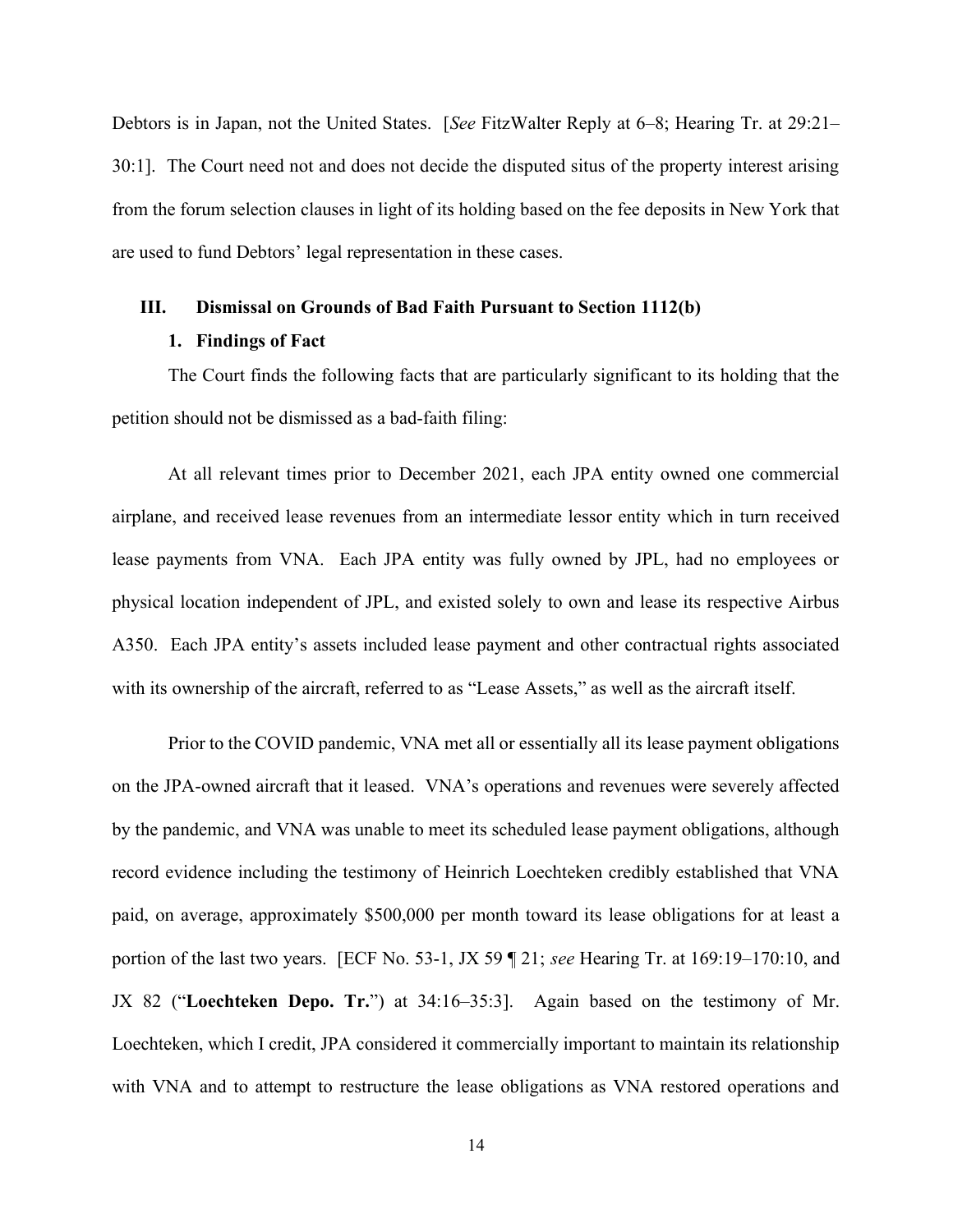regained revenue, particularly because the commercial market for widebody aircraft was extremely "soft," the costs of repossessing and storing the aircraft and associated paperwork would be high with significant challenges to enforcement actions against VNA and/or the aircraft, and the prospects of negotiating a sufficiently lucrative replacement lease or sale of the aircraft were poor. [See Hearing Tr. at 166:1–171:10; ECF No. 53-1, JX 59 ¶¶ 12–24]. JPA and its parent JPL wished to pursue this strategy not only as to the two leases of the Debtors, but also as to a third Airbus owned by a third, non-debtor JPA entity that is also leased to VNA.

The Debtors are financed by two tiers of secured debt. Their credit facility involved the participation of a senior majority lender, termed the "Security Agent" under governing agreements, who was contractually authorized to act on behalf of all holders of secured debt of the JPA enterprises at issue. Debtors have represented, and FitzWalter has not contested, that the Security Agent does not owe fiduciary duties to other lenders or any other party in the transactions. Until early December 2021, CACIB served as Security Agent. The distribution of revenues or other financial recoveries, including upon enforcement action or termination of the leases, was governed by the applicable Proceeds Agreement, which among other things specified a payment "waterfall" or priority scheme of distributions to participating lenders, including a senior and a junior class of secured lenders. [Proceeds Agr. §§ 2, 8.3].

Under the relevant Security Agreements, the Debtors assigned security interests (discussed in greater detail below) in all the Debtors' rights under the various "Transaction Documents," including the "Lease Assets" (again, entitlements in connection with the lease of each aircraft), to the Security Agent (in its capacity as security agent on behalf of all secured lenders). [See Security Agr. § 3]. The secured lenders, via the Security Agent, had contractually specified enforcement rights in the event of a default. Specifically, again acting by and through the Security Agent, they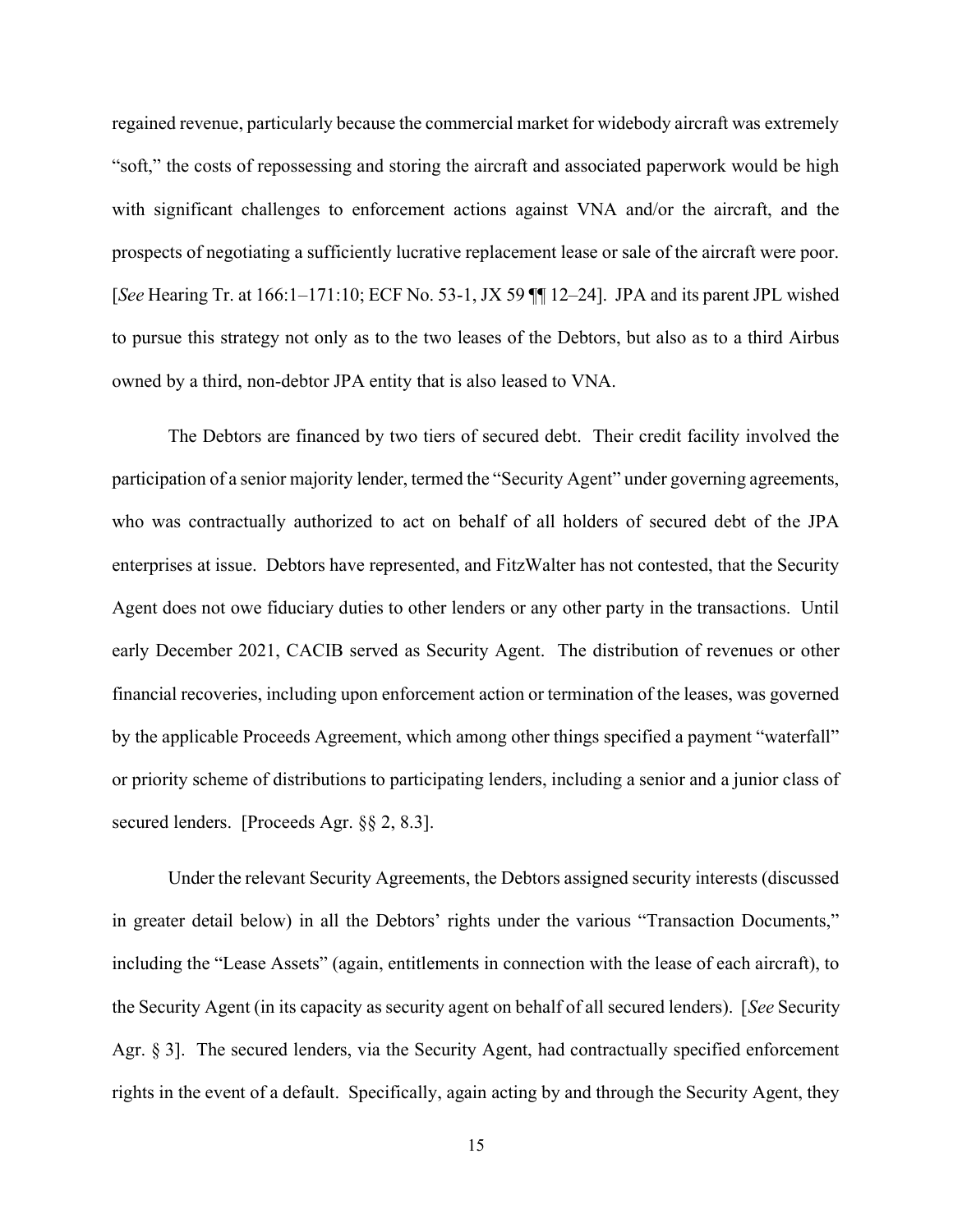were entitled under the Security Agreements to seek foreclosure remedies in England with respect to the Lease Assets [see Security Agr. § 6], and they were entitled under the Aircraft Mortgages (which were subject to New York law and a New York forum selection clause) to seek foreclosure remedies<sup>4</sup> with respect to the aircraft themselves (albeit under different terms and pursuant to separate requirements) [see Aircraft Mortgage § 6].

In early December 2021, FitzWalter acquired a substantial share of the secured JPA debt that had been issued by the two Debtor entities in this case, and succeeded CACIB as Security Agent. [See, e.g., Motion at 9]. On December 1, 2021, the day before FitzWalter took over its role as Security Agent, CACIB as (then) Security Agent declared a default on the relevant debt and leases, terminated the leases, and directed that future payments be made directly to it. [See, e.g., Gray Decl. Exs. 31 and 32; ECF No. 80-1, 80-2, JX 39, 40]. CACIB also sold at least the majority of the secured debt of the two JPA entities to FitzWalter, which then became Security Agent. [See Gray Decl.  $\P$ ] 76–80]. All of these steps were consistent with the secured lenders' contractual entitlements and the procedures set forth in the governing agreements.

On December 10, 2021, FitzWalter took steps to commence a foreclosure process in England against the JPA entities' "Lease Assets," but not the aircraft themselves. [Gray Decl. ¶¶ 81–83]. FitzWalter did not notify JPA of its pursuit of foreclosure remedies. [Hearing Tr. at 231:9–23]. FitzWalter retained a firm with experience in the aviation industry, Airborne Capital Limited ("Airborne"), to serve as its agent in pursuing remedies with respect to the defaulted debt.

<sup>&</sup>lt;sup>4</sup> FitzWalter states in its Motion, with respect to a foreclosure sale of the aircraft, that "the sales process for the Lease Assets that Airborne had commenced did not include a sale of the Aircraft. The sale of the Aircraft would involve a separate foreclosure process pursuant to the New York Uniform Commercial Code, which requires the sale be 'commercially reasonable.' A sale of the Aircraft would necessarily require separate procedures, different timelines and advertisements that would be appropriate for the sale of an airplane (as opposed to the sale of contractual rights)." [Motion at 10 (citations omitted) (emphasis added)].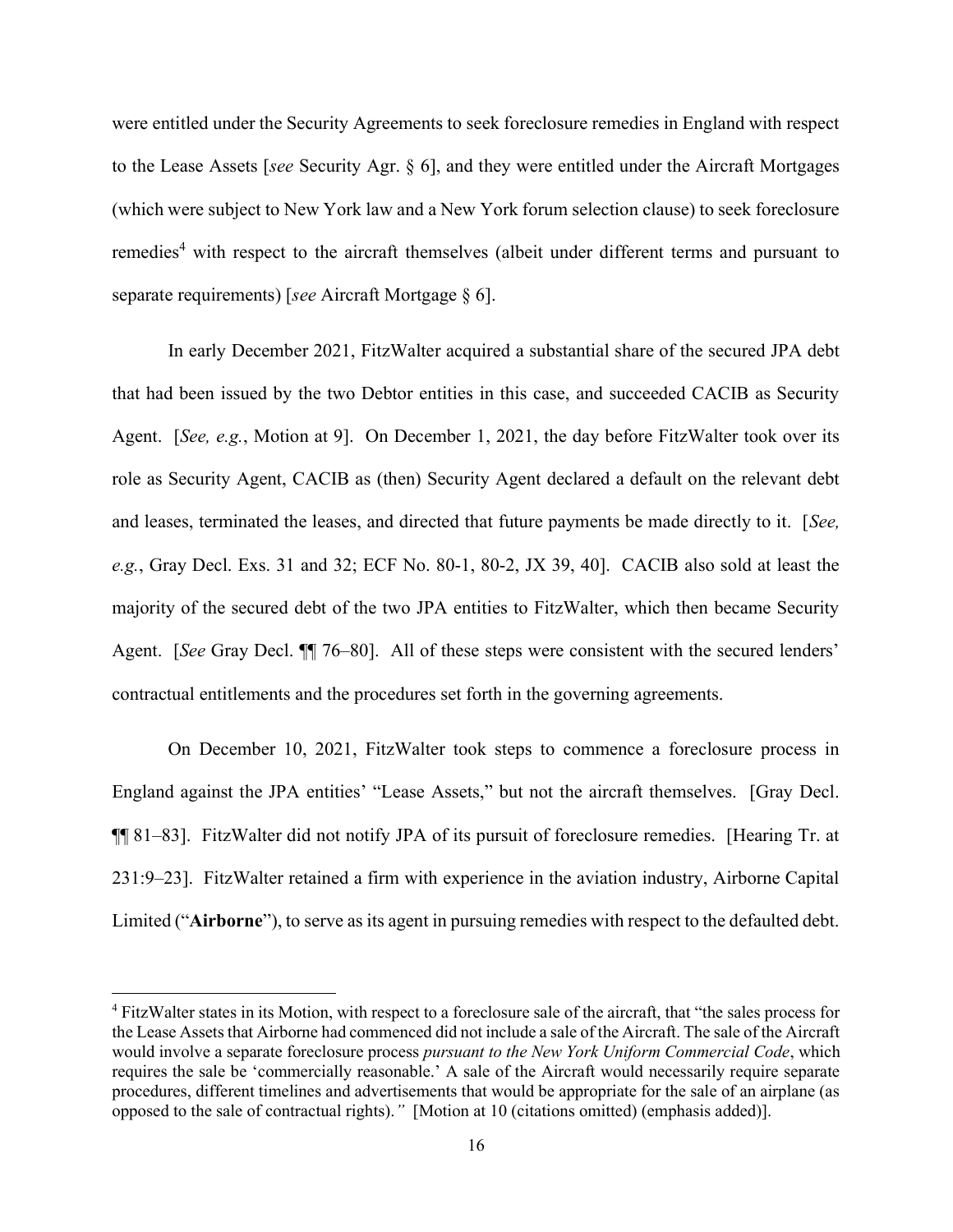[See, e.g., Gray Decl. ¶ 81]. Again, these steps have not been alleged to be inconsistent with FitzWalter's contractual entitlements in its capacity as Security Agent or a holder of secured JPA debt.

On a date that is disputed but, based on an early-morning email dated December 14, appears likely to have been December 13 and no later than early on December 14, 2021, the JPA entities became aware through industry press of ongoing efforts to sell their aircraft and/or take foreclosure action or seek other remedies affecting them. [See JX 100, corroborated generally by testimony of Heinrich Loechteken]. They promptly made inquiries and attempted to determine an appropriate course of action. They did not initiate discussions with FitzWalter even after learning that FitzWalter had commenced a foreclosure and sale process with respect to the Lease Assets. Mr. Loechteken testified credibly that in his view and that of JPL leadership with whom he was working, FitzWalter was engaged in an expedited, value-destroying, likely self-serving course of action, he believed intended to permit a FitzWalter affiliate to emerge with control of JPA's assets at a suppressed price, such that any bid by JPA or JPL through the process being run by FitzWalter was doomed to fail. [See Hearing Tr. at 164:16–167:13, 260:4–261:15]. The Court credits Mr. Loechteken's testimony concerning his and JPL's reasoning, but does not make an affirmative finding regarding FitzWalter's commercial motivations because Mr. Loechteken's testimony, while plausible, is speculative and not backed by concessions from any FitzWalter source.

As noted, both JPA Debtor entities filed Chapter 11 petitions in this Court on December 17, 2021. As of the Petition Date, FitzWalter had begun but had not completed a foreclosure process in England as to the JPA Lease Assets, and no foreclosure action had been commenced as against the two JPA-owned aircraft themselves. Under the Proceeds Agreements, JPL had contractually agreed not to file or direct the filing of bankruptcies by the JPA entities [see Proceeds Agr. § 3.1.3],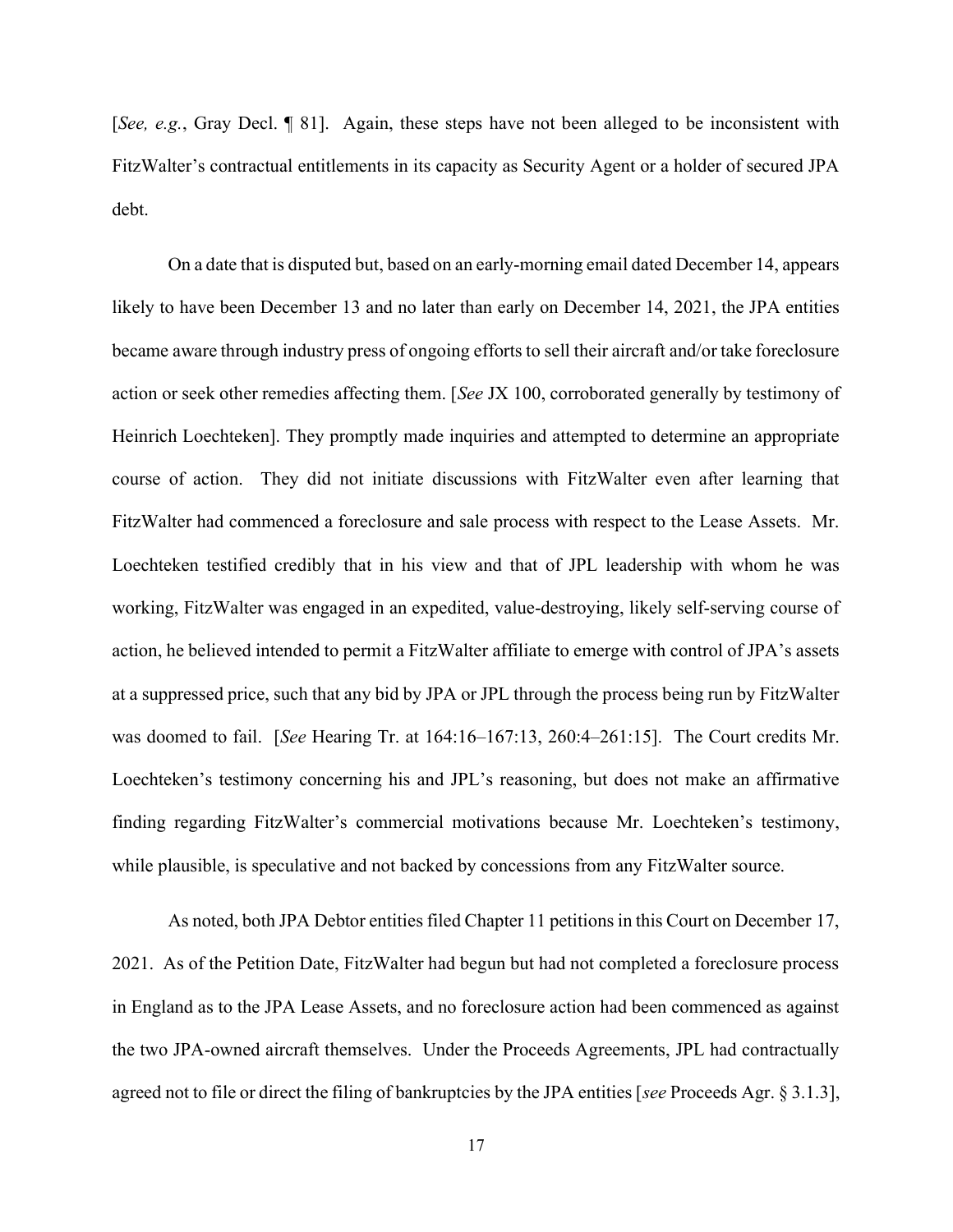and, given JPL's actions in support of the JPA entities' filing here, JPL appears to have acted inconsistently with that contractual provision, unless some consideration renders that limitation inapplicable—a question that this Court need not and does not reach.

On December 31, 2021, JPA filed a motion seeking approval of bid procedures and a Stalking Horse Bidder that has committed to buy substantially all of the JPA Debtors' assets for the total amount due on account of the two JPA entities' secured debt (although FitzWalter objects that not all obligations on account of the security agreements are included), plus \$5 million. [See ECF No. 21]. I credit Mr. Loechteken's testimony that this proposed transaction, if finalized, will represent the realization of JPA's strategy of maximizing value and recoveries, in anticipation of reinstating its relationship with VNA and restructuring financial arrangements based on anticipated improved future VNA lease revenues. [See, e.g., Hearing Tr. at 115:1–120:1, 170:18–173:1; ECF No. 53-1, JX 59 ¶¶ 13–24]. I further credit Mr. Loechteken's testimony and JPA's contention that, in his and in JPA's judgment, this strategy is the most reliable way to maximize recoveries for all parties in interest, and that, by contrast, FitzWalter's approach appears likely to realize a lower total recovery, and to come at the expense of other secured creditors and other parties in interest. [See Hearing Tr. at 164:16–167:13, 260:4–261:15; ECF No. 53-1, JX 59 ¶¶ 13–24]. Two secured creditors as well as JPL have filed joinders to JPA's opposition to the Motion and its request to proceed with an asset sale [ECF Nos. 51, 54, and 55], lending credence to JPA's contentions and Mr. Loechteken's testimony. And FitzWalter could have, but did not, present evidence concerning the likely total return on its intended foreclosure sale of the Lease Assets, nor did it present evidence regarding the likely outcome of any eventual foreclosure proceeding or other remedy it envisioned as to the aircraft, lending further credence to, at least, the plausibility of JPA's suspicions about FitzWalter's course of conduct.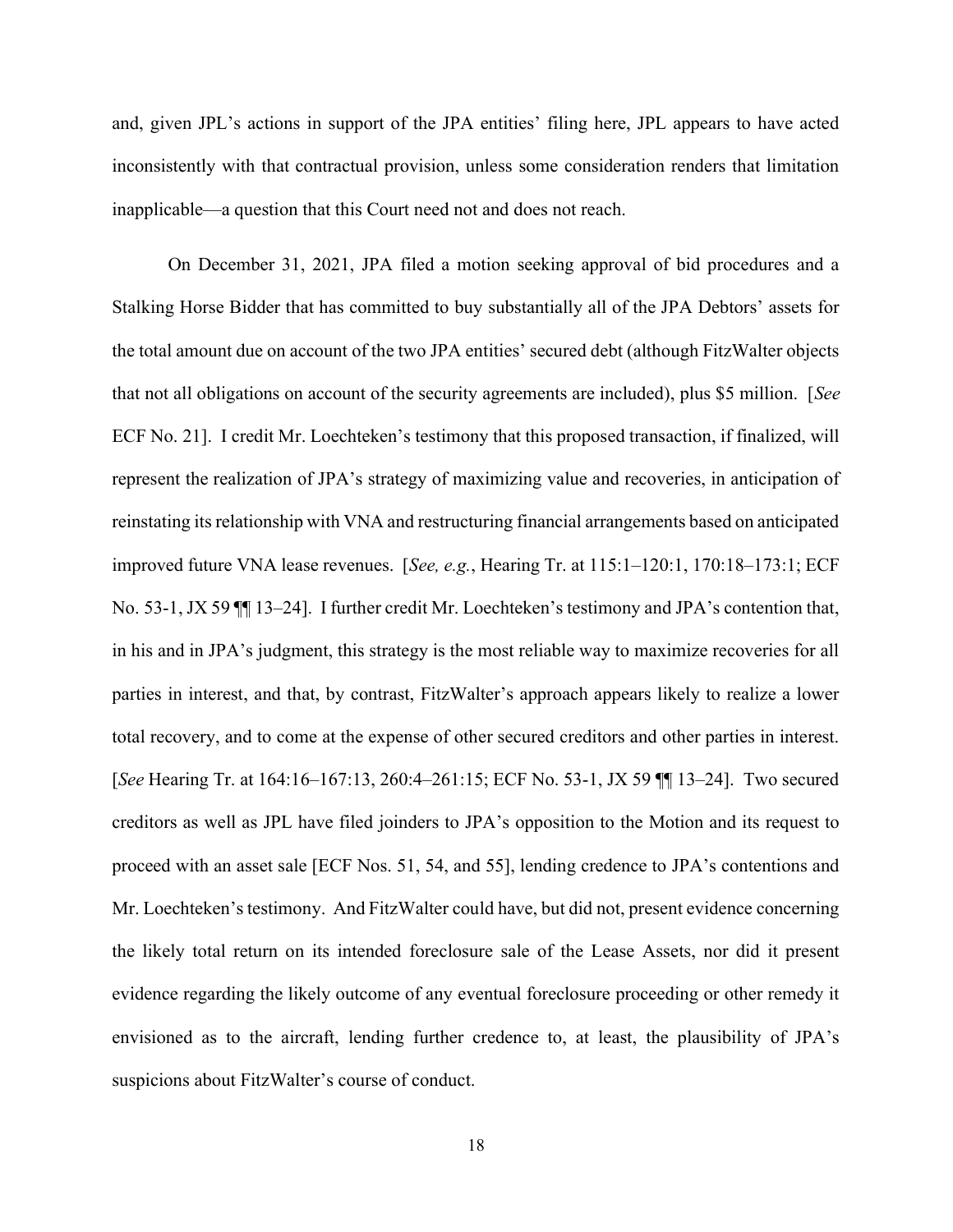At bottom, the Court finds that JPA's bankruptcy petition was filed in a subjectively good-faith effort to maximize recoveries of all stakeholders by making the best of a difficult commercial situation. Indeed, the term sheet between JPA and its Stalking Horse Bidder set consideration on the proposed asset sale in the amount necessary to satisfy at least the bulk of the Debtors' obligations to their secured creditors, plus \$5 million cash [see ECF No. 21 Ex. B, JX 54 ("Term Sheet") § 3; Bid Procedures Motion ¶ 20, n. 5], which, although disputes will remain, guards against a possible ultimate shortfall in funds available to satisfy secured claims, and which appears likely to constitute a monetarily superior outcome when compared to the likely outcome of FitzWalter's foreclosure process. The Court further finds that FitzWalter, although acting consistently with its contractual entitlements, is not contractually restrained from pursuing a course that will yield a lesser recovery that is likely to harm parties other than itself; nor has FitzWalter presented evidence challenging JPA's testimony that JPA's preferred approach will yield a superior financial outcome compared to FitzWalter's. Finally, while JPA plausibly argues that FitzWalter is motivated by an intention to divide estate assets and cause depressed-price sales to be made to FitzWalter affiliates that will reap a windfall, the Court makes no finding with respect to FitzWalter's subjective intent, as the evidentiary basis for such a conclusion does not include direct evidence from FitzWalter employees or agents, and no factual finding about FitzWalter's subjective intentions is required to support the Court's conclusions herein.

FitzWalter and JPA each presented expert testimony concerning English law and the nature of the security interest held by FitzWalter [see ECF No. 79, JX 68; ECF No. 68 Ex. A., JX 91], in light of a contention by FitzWalter that JPA's proposed Section 363 sale cannot go forward because the Lease Assets have been absolutely assigned to the Security Agent and other secured debtholders, such that the Lease Assets are not estate property capable of being sold [see, e.g.,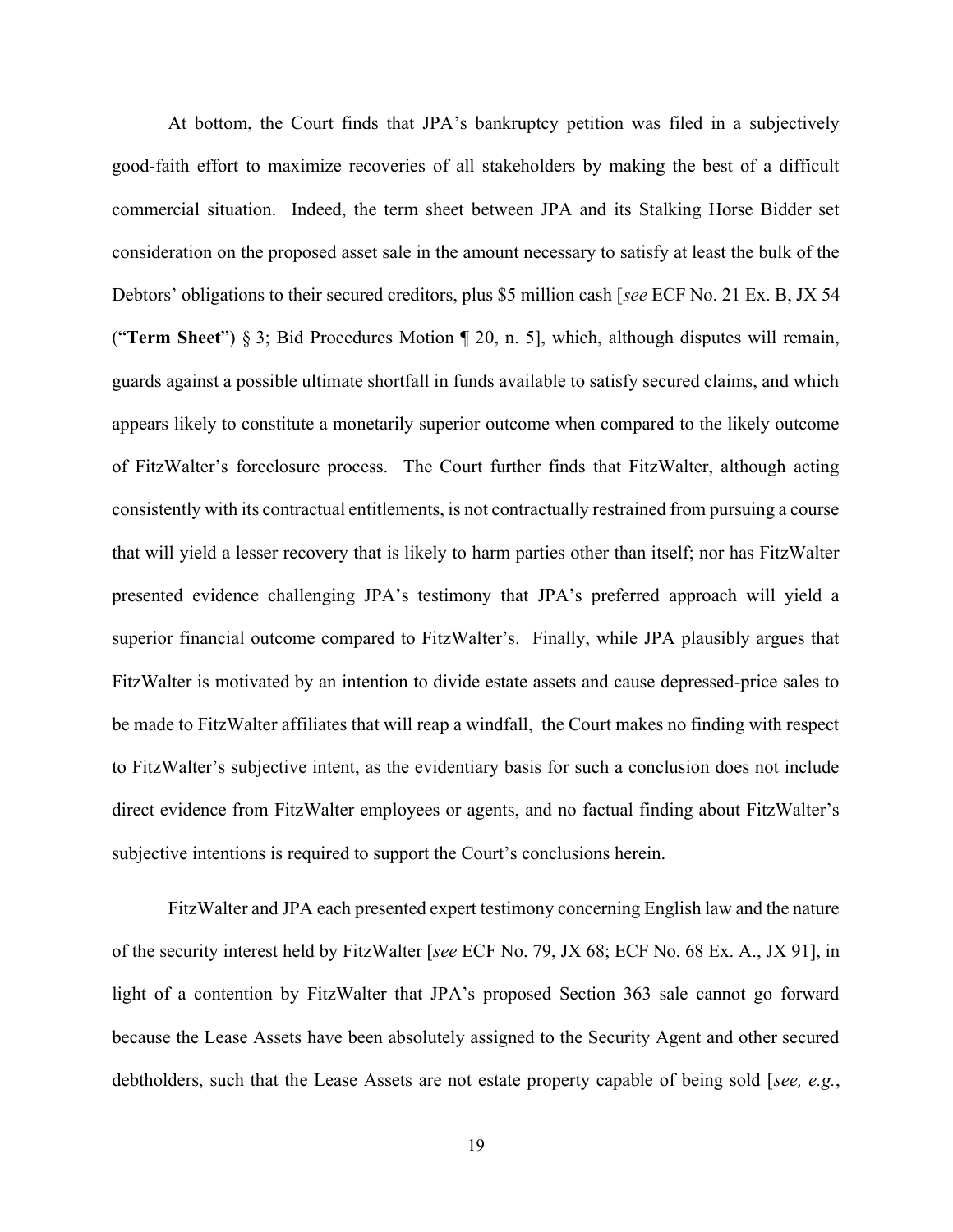Motion at 20–21]. The Court found the testimony of each side's expert—respectively, Akhil Shah on behalf of FitzWalter and Francis Tregear on behalf of JPA—helpful, informed, credible, and largely consistent except on the debatable legal question of whether the Lease Assets have been absolutely assigned to secured creditors, or rather whether, in English legal parlance, those assets are merely subject to a security interest known as a "charge." The Court declines to find whether an absolute assignment or a mere "charge" was effected under the governing agreements, because no such finding is necessary to resolve the dispute before the Court. Mr. Shah acknowledged (and Mr. Tregear agreed) that, at a minimum, JPA possesses an "equity of redemption," meaning roughly speaking an equitable right to redeem and recover the pledged or assigned property upon repayment of the secured debt; and Mr. Shah explicitly acknowledged that JPA possessed this equity of redemption both on the Petition Date, and now. [Hearing Tr. at 109:20–111:7, 204:5– 206:11, 211:8–212:7]. Thus, as a matter of bankruptcy law which was not the subject of the English law experts' testimony, there can be no serious dispute that JPA's equity of redemption constitutes property of the estate under Bankruptcy Code section 541, which, as such, can be included in an asset sale.

Further, the Term Sheet supporting JPA's proposed asset sale states that what is being sold is all of JPA's right, title and interest associated with the aircraft—which, even if limited to the aircraft and JPA's equity of redemption with respect to the Lease Assets, remains conveyable estate property appear sufficient to permit the completion of the proposed sale.<sup>5</sup> Accordingly, the

<sup>&</sup>lt;sup>5</sup> During the hearing, FitzWalter elicited testimony suggesting that rights as against VNA are held directly by the non-debtor intermediate lessor entities, not JPA, such that JPA may not even directly own the "equity of inclusion" that both retained English-law experts agree accompany even an absolute assignment by way of security. [See, e.g., Hearing Tr. at 231:18–232:7]. This consideration, however, does not mean that JPA has no pertinent rights that can be conveyed or exercised, as is confirmed by the terms of the Stalking Horse Term Sheet providing that the bidder will fully satisfy JPA's secured debt and pay an additional \$5 million in cash upon the transaction's close, in exchange for all of Debtors' right, title, and interest in property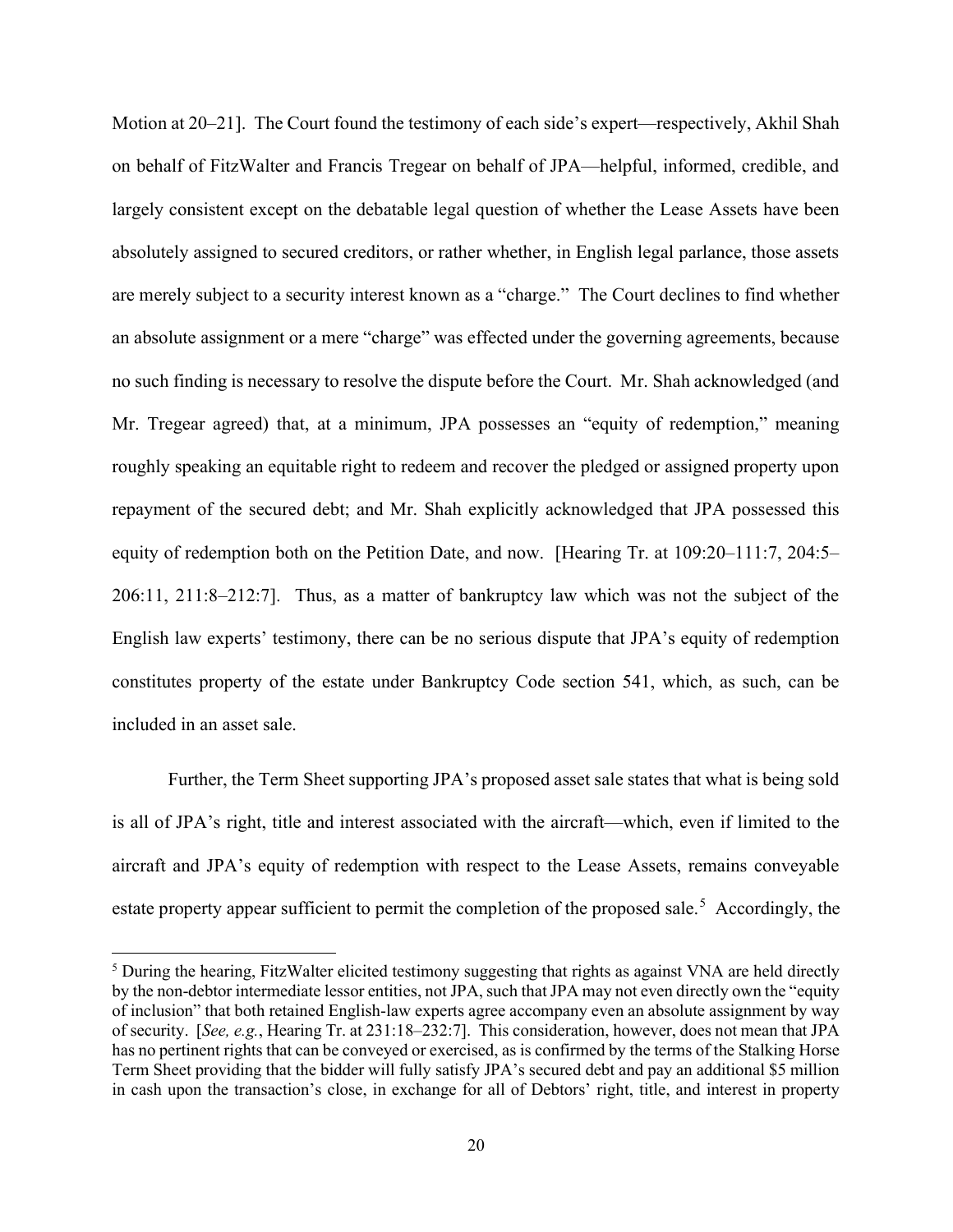Court finds that the evidence contradicts FitzWalter's contention that JPA's proposed course of action depends on a purported sale of property that it does not own, and therefore cannot be a good faith course of conduct.

Finally, a further development, although not relied upon by the Court as a basis for the factual findings outlined above because it occurred after the hearing's close, provides additional reassurance that the course proposed by JPA remains potentially viable and, at a minimum, a goodfaith effort to maximize value for all parties in interest. At the conclusion of the January 26 hearing, during which the parties' contentions and the nature of JPA's property interests were thoroughly reviewed, the Court asked JPA to inform the Court whether the Stalking Horse Bidder remained committed to go forward with the transaction it had negotiated, or some variation thereof. The Court commented that, if the Stalking Horse Bidder determined that the hearing revealed facts or considerations that made the Stalking Horse Bidder unwilling to proceed, the Court wished to be informed because that might affect its assessment of the viability of Debtors' plan to proceed with a prompt Section 363 asset sale to achieve prompt payment to creditors to the greatest extent possible. On January 28, 2022, Debtors filed a statement in response, reporting among other things that the Stalking Horse Bidder "has reaffirmed to the Debtors" its support of JPA's proposed transaction, and represents that it will "complete the purchase of the Purchased Assets" if it prevails in the auction contemplated by the Bid Procedures Motion. [ECF No. 90]. The same statement also "confirmed" that the negotiated purchase consideration is worded such that it will cover the amount of all secured claims against the JPA estates, plus \$5 million in cash. [Id.]. FitzWalter filed a response that raised numerous criticisms of JPA's statement and, specifically, objected that

relating to the aircraft—without precisely defining what that "right, title, and interest" consists of. [See Term Sheet  $\S\S 1-3$ .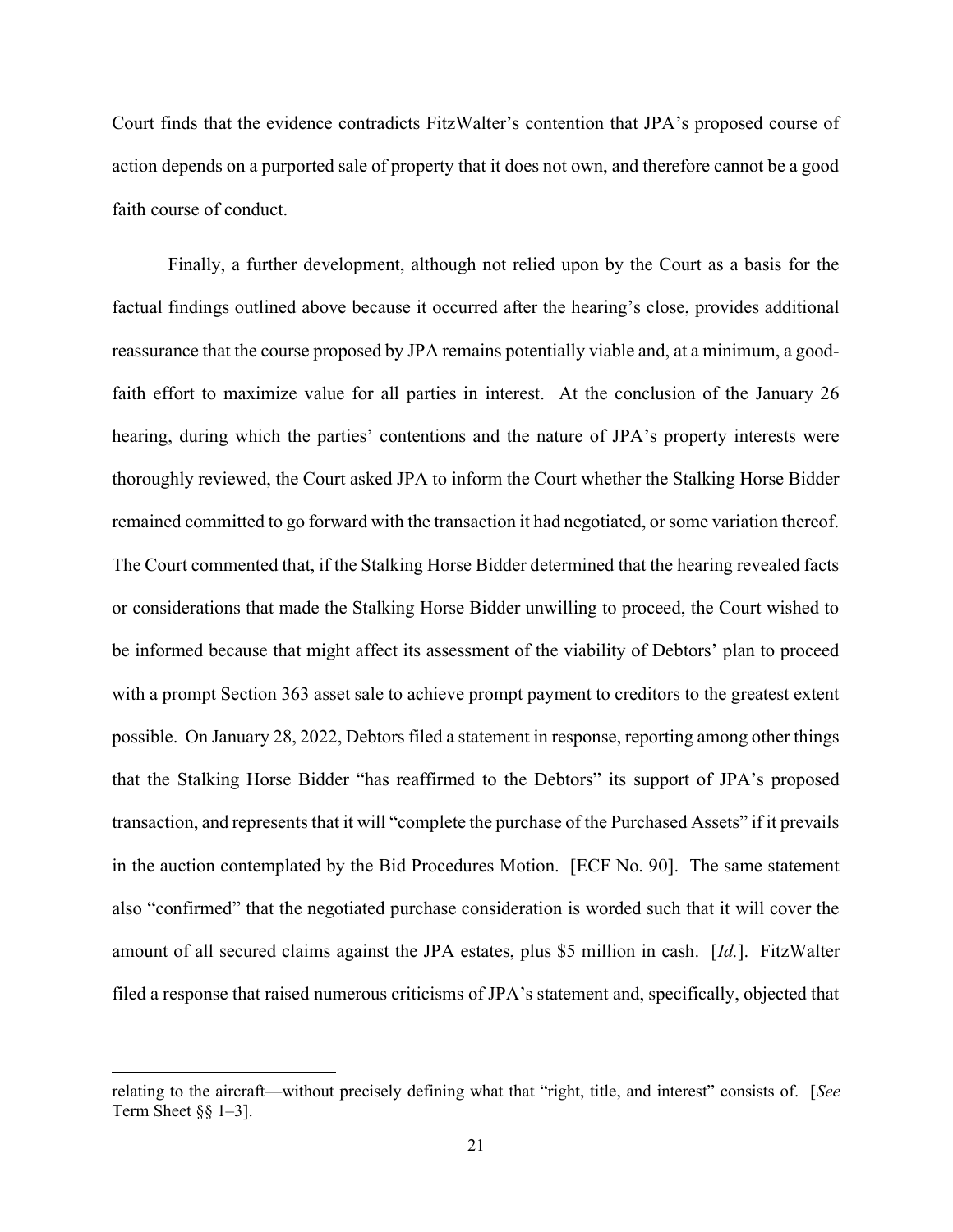the Stalking Horse Bidder's commitment did not cover all entitlements that FitzWalter asserts are due on account of security interests and associated entitlements. [ECF No. 91]. FitzWalter's response, which like JPA's post-hearing statement is not part of the hearing's record, fails to identify a reason that the bankruptcy proceeding is "objectively futile" or subjectively in bad faith, and instead foreshadows a dispute that likely will need to be addressed as the case progresses.

# 2. Legal Analysis

Upon motion by a party in interest, a court shall dismiss a chapter 11 case or convert it to chapter 7, "whichever is in the best interests of creditors and the estate, for cause." 11 U.S.C. § 1112(b).<sup>6</sup> Broadly speaking, this provision guards against abusive bankruptcy filings and unjustified harms that might otherwise flow from the commencement of a bankruptcy case. As the Second Circuit has put it, "When it is clear that, from the date of the filing, the debtor has no reasonable probability of emerging from the bankruptcy proceedings and no realistic chance of reorganizing, then the Chapter 11 petition may be frivolous." In re C-TC, 113 F.3d at 1310 (citing In re Cohoes Indus. Terminal, Inc., 931 F.2d 222, 227 (2d Cir. 1991)). Further, "'an entity may not file a petition for reorganization which is solely designed to attack a judgment collaterally the debtor must have some intention of reorganizing." In re C-TC, 113 F.3d at 1310 (quoting In re Cohoes, 931 F.2d at 227). Thus, in this Circuit, "a bankruptcy petition will be dismissed if both objective futility of the reorganization process and subjective bad faith in filing the petition are found." In re Kingston Square Assocs., 214 B.R. 713, 725 (Bankr. S.D.N.Y. 1997); In re AAGS Holdings, 608 B.R. at 384 (same).

<sup>&</sup>lt;sup>6</sup> Unless the court appoints a chapter 11 trustee under section 1104 or a statutorily specified exception applies. 7 Collier ¶ 1112.04.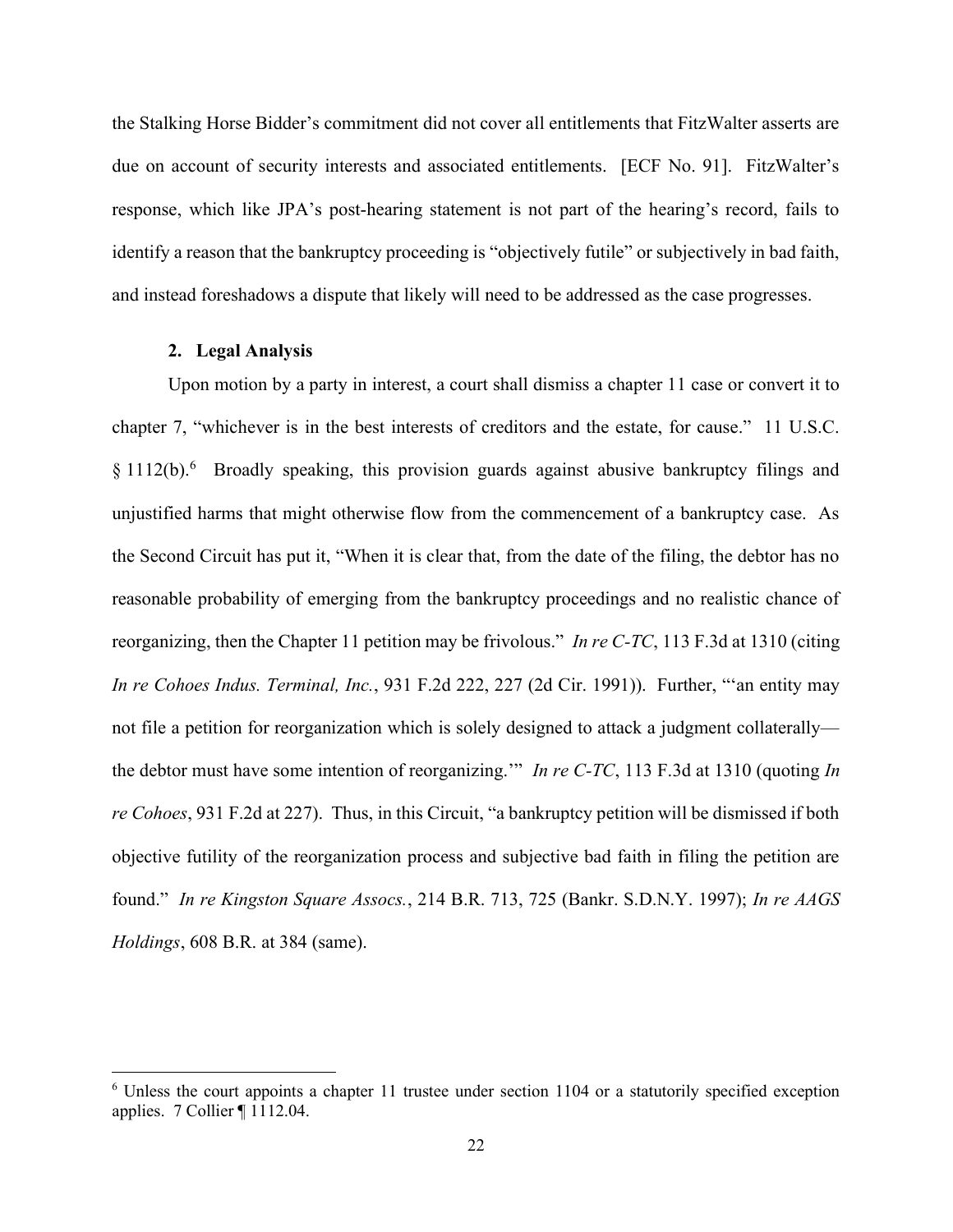The Code explains that "the term 'cause' includes" the circumstances listed in the subparts of section 1112(b)(4). Those listed grounds do not identify "bad faith" as constituting "cause," but the statutory list is illustrative and not exhaustive; a finding that a case was filed in bad faith supports a dismissal for cause under section 1112(b). See, e.g., In re AAGS Holdings LLC, 608 B.R. 373, 382 (Bankr. S.D.N.Y. 2019). A case is filed in bad faith "if it is clear that on the filing date there was no reasonable likelihood that the debtor intended to reorganize and no reasonable probability that it would eventually emerge from bankruptcy proceedings." Id. (cleaned up). And, as noted above, particularly in single asset cases, courts refer to the C-TC factors to assess whether a Chapter 11 case was filed in bad faith. In all cases, however, these factors are not to be applied mechanically, and courts consider "the entire view of the facts and circumstances—no one factor is determinative."  $AAGS$  Holdings, 608 B.R. at 382.<sup>7</sup>

The parties disagree about who bears what burden on motions to dismiss for cause. Debtors contend that the moving party has the burden of establishing cause, and, further, observe (as FitzWalter seemingly accepts) that bankruptcy judges have "wide discretion" to determine whether cause exists. [See, e.g., Hearing Tr. at  $56:1-58:7$ ,  $218:5-15$ ; In re BH S & B Holdings, LLC, 439 B.R. 342, 346 (Bankr. S.D.N.Y. 2010) ("[t]he moving party has the burden of demonstrating cause for dismissal") (citing In re Loco Realty Corp., No. 09–11785(AJG), 2009 WL 2883050, at \*2 (Bankr. S.D.N.Y. June 25, 2009))]. FitzWalter counters that, at least if the issue is whether the petition was filed in good faith, the movant bears the initial burden to make a prima facie showing to support the allegation of bad faith, but, if the movant does so, the ultimate burden rests on the

<sup>&</sup>lt;sup>7</sup> Where the Court does find cause, it must determine whether dismissal or conversion (or appointment of a trustee) is in the best interest of creditors and the estate, considering various factors that relevant case law identifies.  $Id$ : BH S & B Holdings, 439 B.R. at 346–47.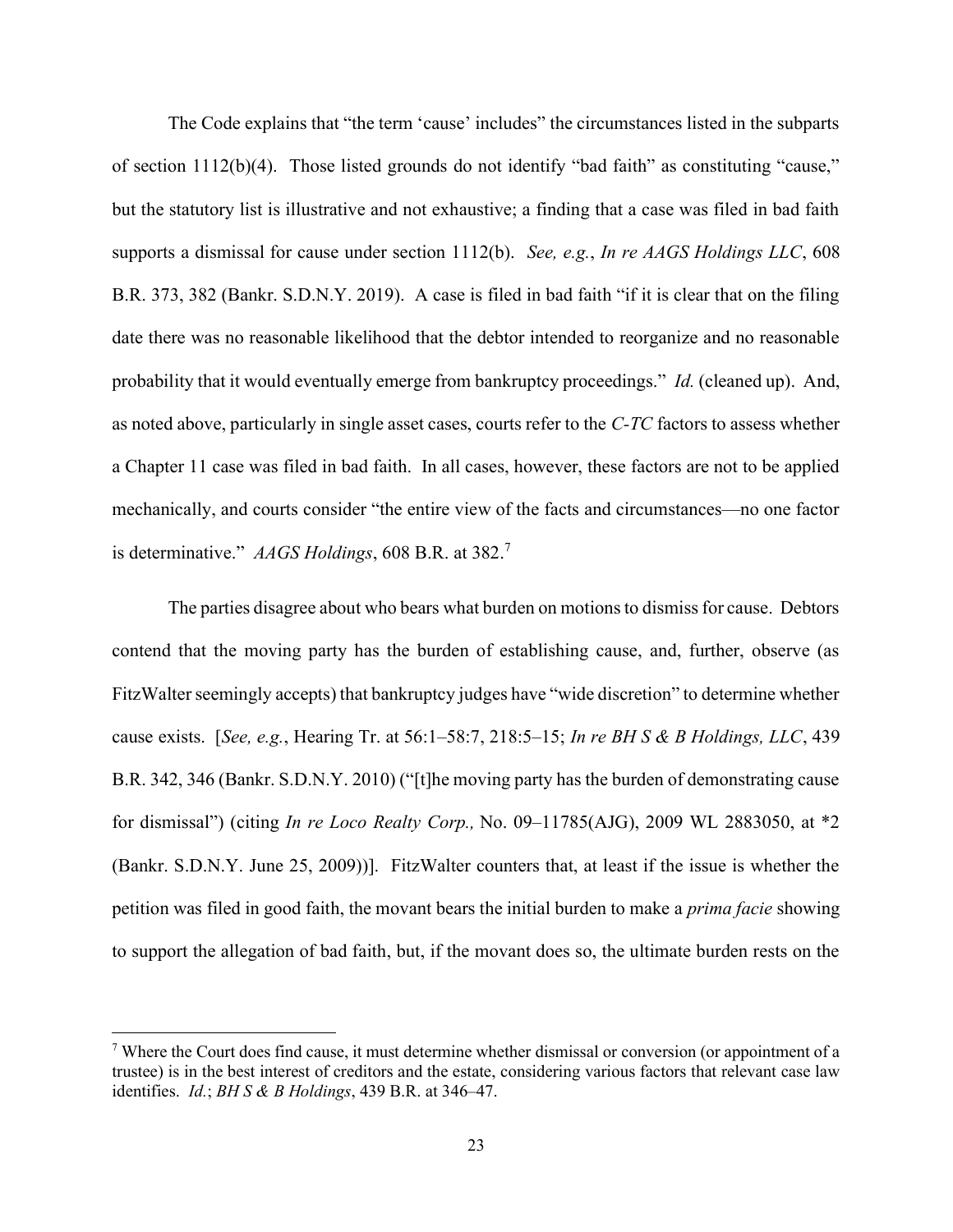petitioner to demonstrate good faith. [Motion at 14–15 (citing In re Syndicom Corp., 268 B.R. 26, 47 (Bankr. S.D.N.Y. 2001)); see, e.g., 7 Collier ¶ 1112.04]. In light of the findings of fact set forth above, even assuming that FitzWalter has made a *prima facie* showing of bad faith and that the burden has shifted to Debtors, Debtors have made a showing that more than meets the burden that FitzWalter contends they bear.

Neither "cause" for dismissal nor "subjective bad faith" has been shown here. First, there is no "objective futility of the reorganization process," an overarching consideration if not a required state of affairs for dismissal to be warranted under In re Kingston and In re AAGS Holdings. To the contrary, Debtors are seeking to proceed as expeditiously as possible with a sale that will satisfy all claims and, they say, will even generate a recovery for equity holders. The potential viability of that course is confirmed by multiple considerations beyond Debtors' say-so: First, the existence and Debtors' energetic pursuit of prompt approval of the Stalking Horse Bidder and the parties' negotiated Term Sheet, and, second, the opposition to FitzWalter's Motion and support of Debtors' sale efforts from two holders of secured debt, and from JPL. [ECF Nos. 51, 54, 55]. Further, the Court credits JPA's showing that the solution it is pursuing in this Court is likely to be more protective of all parties in interest than will FitzWalter's effort to exercise its contractual rights elsewhere, especially given FitzWalter's asserted (and undisputed) lack of fiduciary duties to other affected parties, the credible testimony of Mr. Loechteken that a sale of disaggregated assets very likely will be less lucrative than an all-asset sale, and JPA's showing at the hearing that FitzWalter has already asserted entitlement to \$2.4 million in professional expenses as part of its entitlements under the Security Agreements. Further, it cannot be seriously contended that an expedited sale process aimed at fully compensating all parties in interest is an "objectively futile" use of bankruptcy processes, whether the ultimate post-sale outcome will be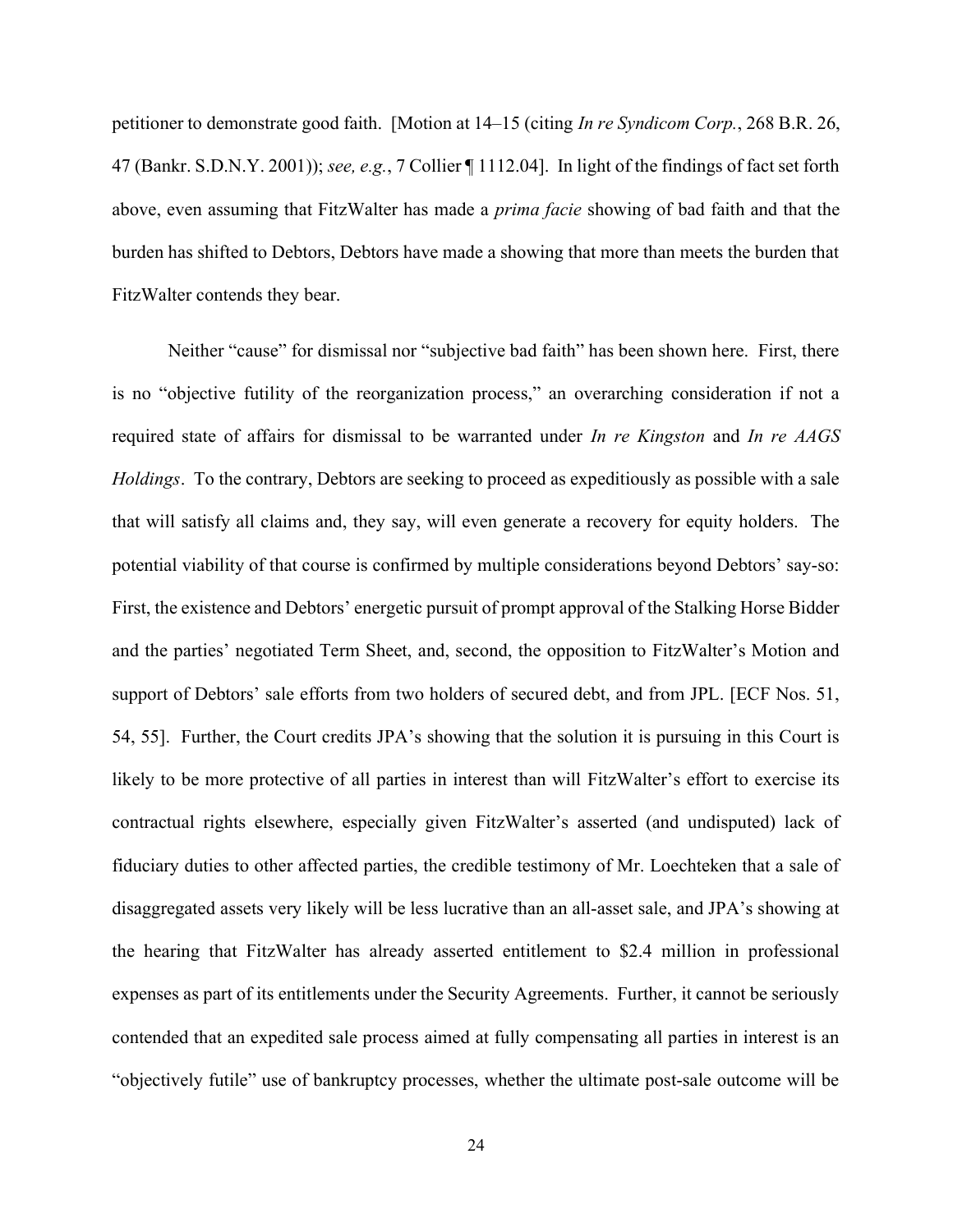some form of liquidation (as the Court suspects is likely), or a reorganization of the remaining post-sale Debtor entity and any assets it may retain. See, e.g., In re Soundview Elite, Ltd., 503 B.R. 571, 580 (Bankr. S.D.N.Y. 2014) ("it is not bad faith to file a chapter 11 petition for the purpose of a more orderly liquidation") (citing 6 Collier ¶ 1112.07[6][b][i]); In re Crown Vill. Farm, LLC, 415 B.R. 86, 92–93 (Bankr. D. Del. 2009) ("[a] proper bankruptcy purpose" in a Chapter 11 case evidencing good faith "includes maximizing the value of the debtor's sole asset as is the case here where the Debtor will market the [Property] and subject it to an auction process for sale to the highest and best bid").

 FitzWalter emphasizes that many of the C-TC factors that characterize bad-faith filings of single-asset debtors are present here, and JPA emphasized its overarching good faith more than it debated the applicability of specific C-TC factors. The Court nevertheless concludes that not every C-TC factor is met, and, particularly because it finds that JPA's intended course of action appears potentially viable and protective of all parties in interest, the Court concludes in weighing the C-TC factors that Debtors did not file their petitions in bad faith.

Proceeding in numerical order through the factors (see In re C-TC, 113 F.3d at 1311), the Court finds:

Factor 1 – the debtor has only one asset – is largely but not entirely satisfied. The Debtors in substance are one-asset concerns that each owns a physical asset (here, an airplane) and associated lease and contract rights. However, as of the Petition Date, FitzWalter was pursuing foreclosure of the Lease Assets but not the aircraft, demonstrating that Debtors' assets can be disaggregated and conveyed in constituent parts.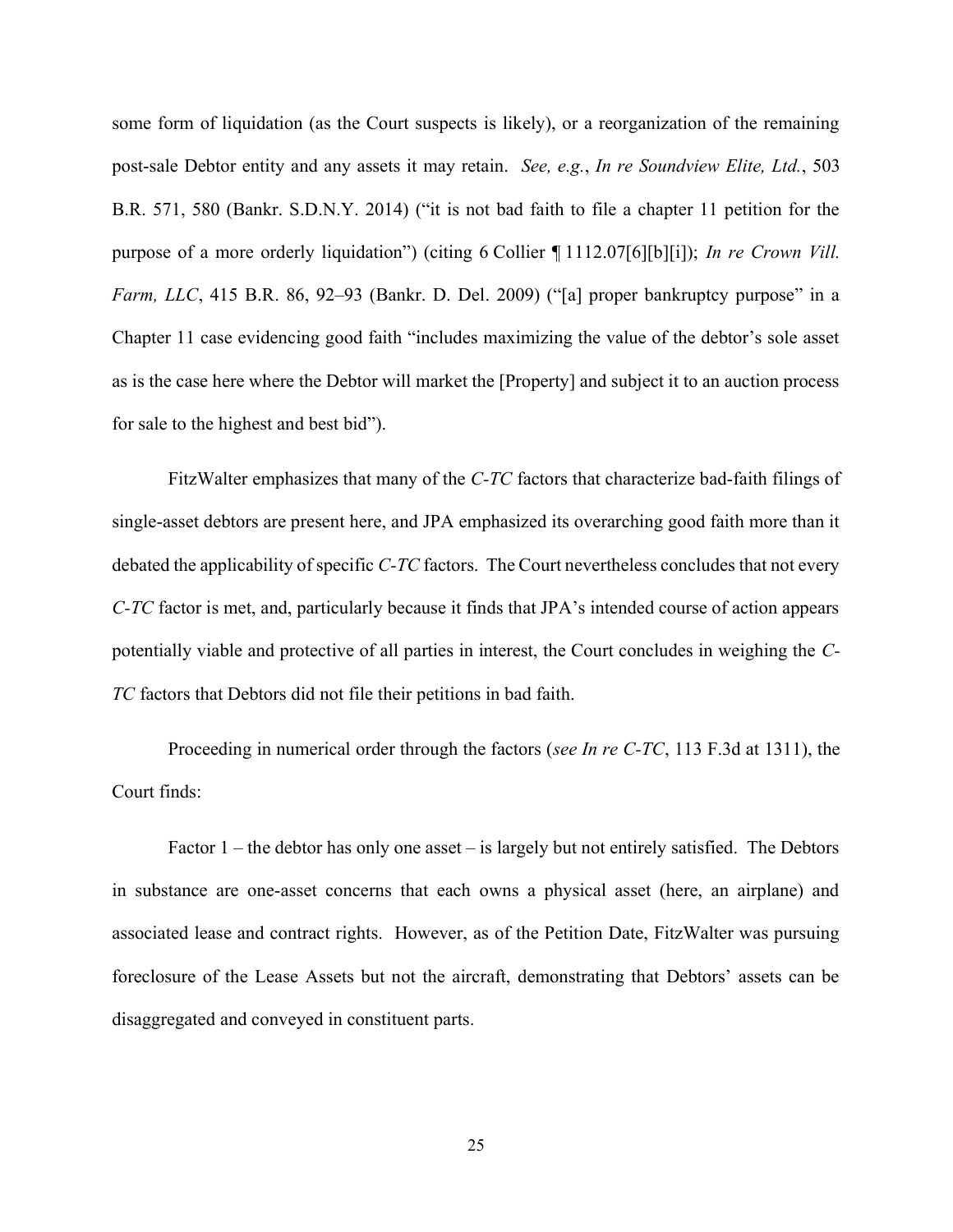Factor 2 – the debtor has few unsecured creditors whose claims are small in relation to those of the secured creditors – is satisfied here. Secured creditors are owed something in the neighborhood of \$200 million, with the exact amount in apparent dispute; Debtors list almost no unsecured creditors with specific amounts owed. Debtors' largest listed unsecured claim is for less than \$2 million, and belongs to JPA's parent, JPL.

Factor 3 -- the debtor's one asset is the subject of a foreclosure action as a result of arrearages or default on the debt – is not met according to the literal terms of this test. The Lease Assets are subject to a foreclosure action by FitzWalter, but the aircraft themselves are not.

Factor 4 – the debtor's financial condition is, in essence, a two-party dispute between the debtor and secured creditors which can be resolved in the pending state foreclosure action – is correctly disputed by JPA. Two secured creditors and JPL have all filed statements opposing the Motion and supporting the proposed Section 363 sale. Nor will all parties' disputes be resolved by the "pending" foreclosure action in England, because that action (or non-judicial foreclosure process) concerns the Lease Assets but not the aircraft.

Factor 5 – the timing of the debtor's filing evidences an intent to delay or frustrate the legitimate efforts of the debtor's secured creditors to enforce their rights – is satisfied. It is true (and explicitly conceded) that Debtors' filings were motivated by a desire to stop FitzWalter's foreclosure efforts, and instead to bring about what Debtors consider a value-maximizing approach through a sale supervised by this Court. However, courts recognize that the mere fact that a debtor files for bankruptcy protection even on the eve of a foreclosure does not alone evidence bad faith or an improper application of the bankruptcy laws. See In re Cohoes, 931 F.2d at 228 ("there is a considerable gap between delaying creditors, even secured creditors, on the eve of foreclosure and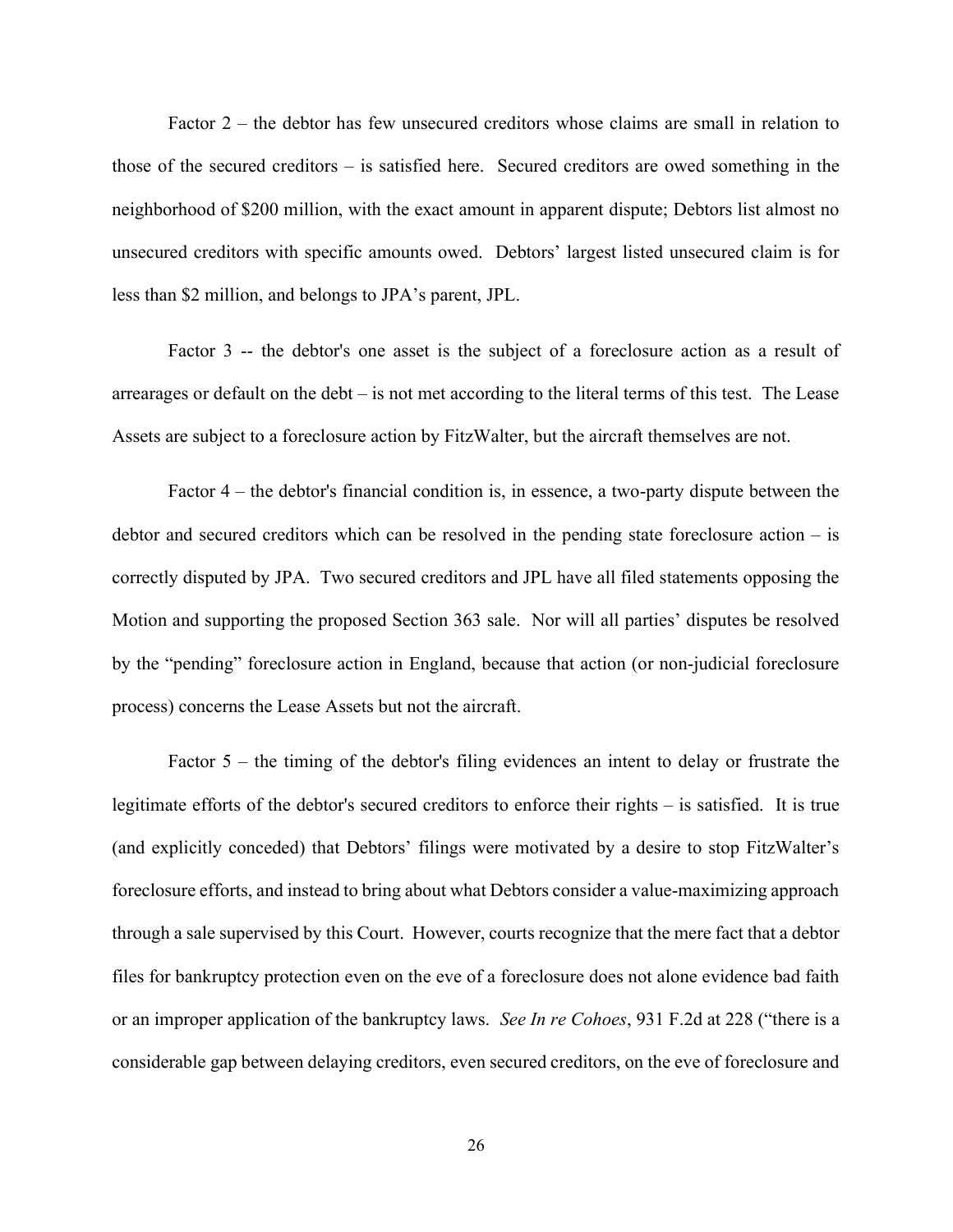the concept of abuse of judicial process"); In re AAGS Holdings, 608 B.R. at 383 (same (quoting Cohoes)).

Factor  $6$  – the debtor has little or no cash flow – is satisfied here, particularly after FitzWalter terminated the leases and directed that payments be made directly to secured lenders.

Factor  $7$  – the debtor can't meet current expenses including the payment of personal property and real estate taxes – has not been shown to apply here, because the JPA Debtors do not have payroll or other fixed expenses, and so cannot be said not to be meeting those expenses. Meanwhile, no evidence has been shown to the Court suggesting that Debtors are administratively insolvent, and they appear able to meet their legal expenses, at least in part due to the retainers that have been deposited for that purpose.

Factor  $8$  – the debtor has no employees – is satisfied here.

Thus, in sum, the Court finds that the third, fourth, and seventh C-TC factors are not satisfied here, while the first (to a qualified extent), second, sixth, and eighth are satisfied. The fifth is satisfied but its significance is limited given case law recognizing that a filing immediately before a foreclosure, even for the purpose of avoiding a foreclosure, is not necessarily an improper or bad-faith use of the bankruptcy laws.

Whatever the one-by-one tally of C-TC factors reveals, however, the totality of the record before the Court gives an overwhelming impression of a good-faith effort to use bankruptcy remedies to achieve a superior outcome for all parties in interest—with the possible exception of FitzWalter, which stands to be fully paid (with the possible exception of certain disputed amounts beyond principal and interest) on account of its secured debt if the bankruptcy sale goes forward, but which may lose profit it could otherwise achieve if its own foreclosure process allows it to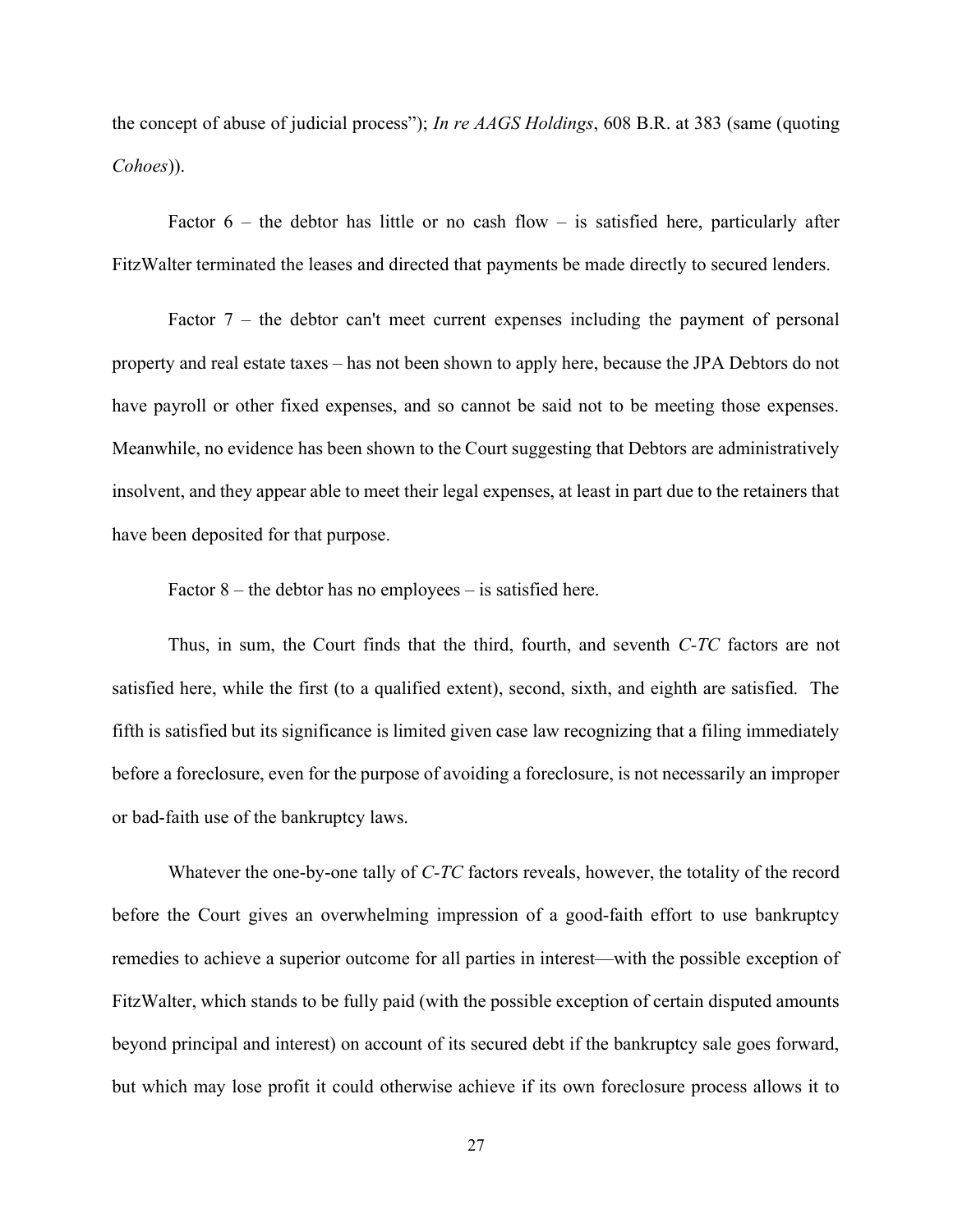emerge with lower-cost ownership of JPA's valuable assets. Again, courts are "not to apply [the CT-C] factors mechanically," but must "consider the entire view of the facts and circumstances." In re AAGS Holdings, 608 B.R. at 383 (cleaned up) (quoting In re 68 W. 127th St. LLC, 285 B.R. 838, 844 (Bankr. S.D.N.Y. 2002), and citing In re Encore Prop. Mgmt. of W. New York, LLC, 585 B.R. 22, 30 (Bankr. W.D.N.Y. 2018)). Thus, as was the case in *In re AAGS Holdings*, the Court concludes that, whatever the C-TC factors may suggest, "the totality of the circumstances show that Debtor[s] ha[ve] not filed . . . in bad faith but instead, ha[ve] properly invoked a protection provided for in the Bankruptcy Code to pay [their] creditors" and reorganize or liquidate through legally available provisions of the bankruptcy laws. 608 B.R. at 384. Debtors have done so in a manner that is not objectively futile and that evinces their good faith.

Two cases that FitzWalter emphasizes merit discussion. First, FitzWalter argues that this case is controlled by In re Taberna Preferred Funding IV, Ltd., 594 B.R. 576 (Bankr. S.D.N.Y. 2018), which dismissed an involuntary bankruptcy petition filed by certain creditors for cause because the Court found the petition to be an attempt to force an accelerated liquidation for the petitioning creditors' "own benefit at the expense of the larger creditor community," in contravention of "the prime bankruptcy policy of equality of distribution among creditors." 594 B.R. at 604 (quoting In re Murray, 543 B.R. 484, 495 (Bankr. S.D.N.Y. 2016)). FitzWalter is correct that a number of C-TC factors were present in Taberna in ways that parallel JPA's case. That is immaterial, however, because the overarching consideration that drove the dismissal for cause in Taberna was the petitioning creditors' attempt to game the bankruptcy system to force an outcome that would disproportionately benefit them at the unjust expense of other parties in interest—a description that, if anything, fits FitzWalter's approach here more than it does Debtors'.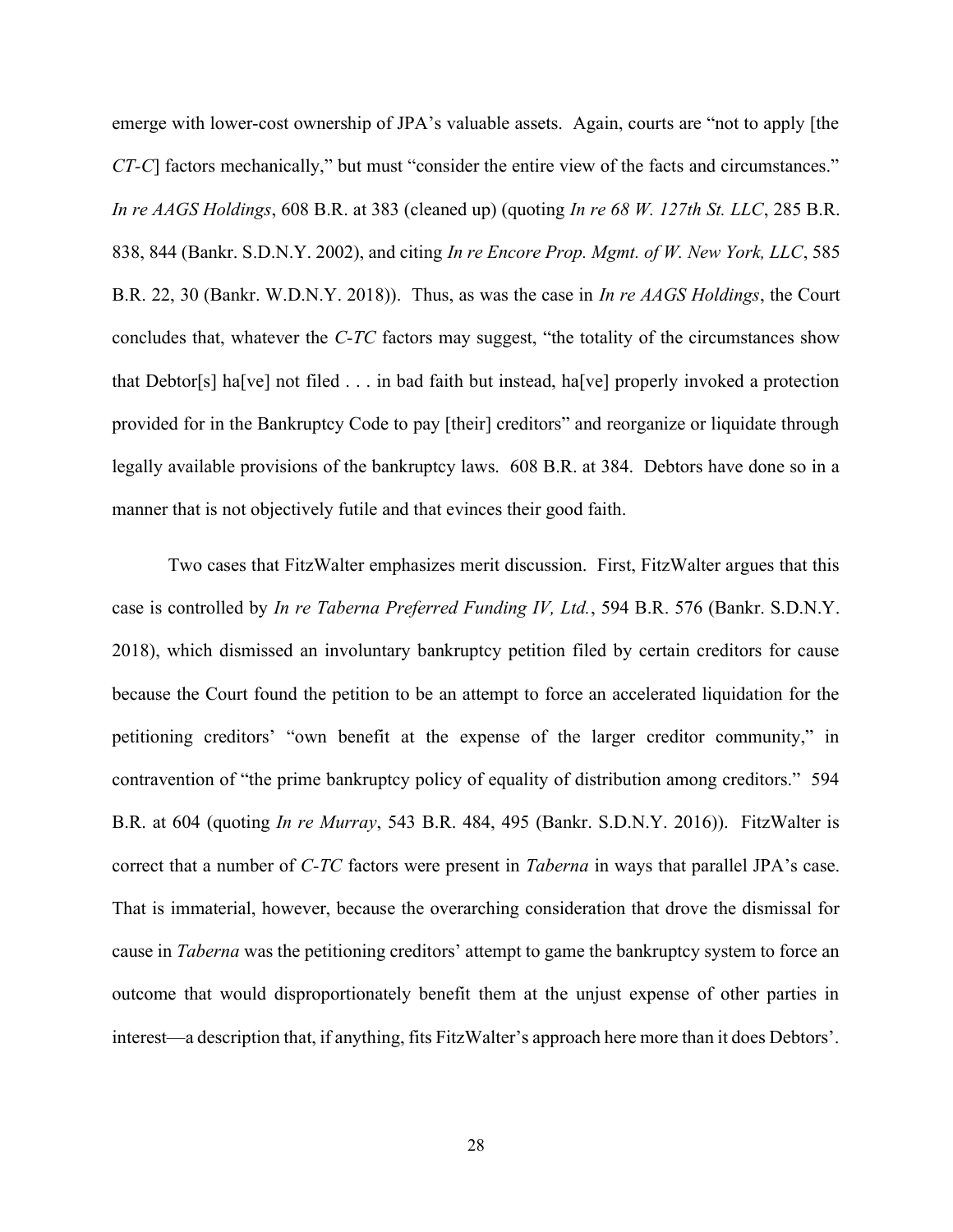Second, FitzWalter argues that dismissal is mandated by In re Loco Realty Corp., No. 09-111785 (AJG), 2009 WL 2883050 (Bankr. S.D.N.Y. June 25, 2009), which dismissed a bankruptcy case for cause where the debtor's proposed plan depended on rent revenues that it had alienated and that were not property of the estate to fund the plan, such that "the prospects of reorganization for Debtor are unrealistic" and the debtor "ha[d] no realistic chance of successfully emerging from bankruptcy." *Id.* at \*5. Were FitzWalter correct that the limitations on Debtors' property rights precluded their proceeding with their contemplated Section 363 sale, In re Loco would indeed support dismissal here. But, as explained above, Debtors here retain sufficient property interests to go forward with their contemplated sale, or, at a minimum, it cannot be said that there is "no realistic chance" of their doing so.

# IV. Abstention Under Section 305 Is Not Warranted

Section  $305(a)(1)$  of the Bankruptcy Code authorizes a bankruptcy court to dismiss or suspend all proceedings in a bankruptcy case under any chapter if "the interests of creditors and the debtor would be better served by such dismissal or suspension." 11 U.S.C. § 305(a)(1). Courts have held that abstention under Section 305 is "an extraordinary remedy" appropriate only "where the court finds that both creditors and the debtor would be better served by a dismissal." In re Selectron Mgmt. Corp., No. 10-75320-DTE, 2010 WL 3811863, at \*5 (Bankr. E.D.N.Y. Sept. 27, 2010). The burden to demonstrate that the interests of the debtor and its creditors would benefit from dismissal lies on the moving party. Id. Courts in this Circuit have identified factors relevant to this inquiry: (1) the economy and efficiency of administration; (2) whether another forum is available to protect the interests of both parties or there is already a pending proceeding in state court; (3) whether federal proceedings are necessary to reach a just and equitable solution; (4) whether there is an alternative means of achieving an equitable distribution of assets; (5)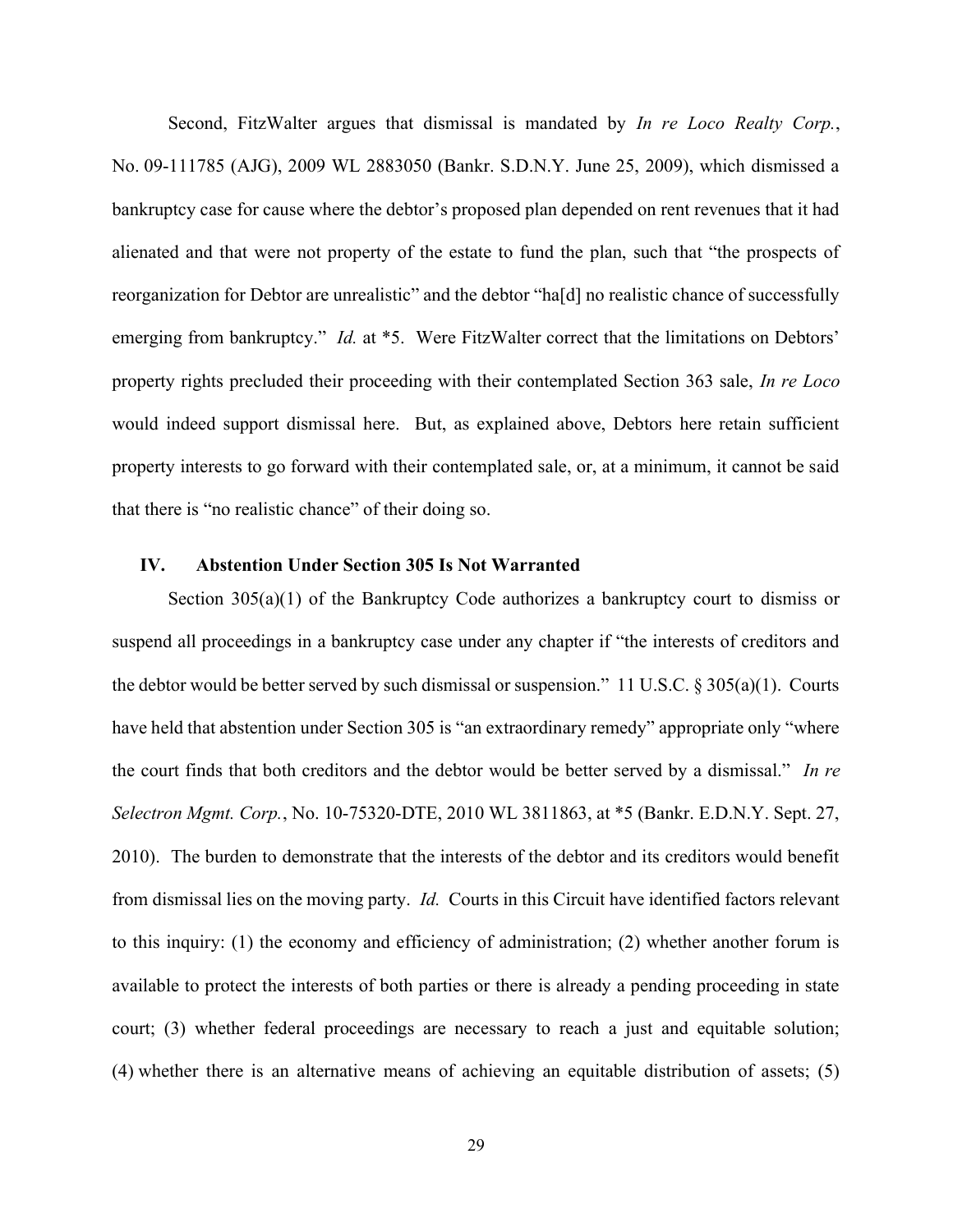whether the debtor and the creditors are able to work out a less expensive out-of-court arrangement which better serves all interests in the case; (6) whether a non-federal insolvency has proceeded so far in those proceedings that it would be costly and time consuming to start afresh with the federal bankruptcy process; and (7) the purpose for which bankruptcy jurisdiction has been sought. Id.

FitzWalter has not carried its burden to demonstrate the necessity of this "extraordinary remedy." The fact that there is no proceeding pending elsewhere seeking to foreclose upon or determine parties' entitlements to the aircraft (as opposed to the Lease Assets) shows or at least strongly suggests that the first, second, and fourth factors are not met here. The Court's factual findings set forth above suggest that these proceedings provide a federal forum that is, at a minimum, a potentially viable means to "a just and equitable solution" as called for by the third factor. And the sixth factor is not met because there is no advanced non-federal insolvency proceeding, but merely a nascent English foreclosure process that was underway for roughly one week before the Petition Date as to the Lease Assets, and no foreclosure proceeding pending as to the aircraft. Finally, as held above, the "purpose for which bankruptcy jurisdiction has been sought" has not been shown to be either subjectively in bad faith, or clearly meritless or incapable of a successful bankruptcy resolution—particularly in light of non-Debtors' support for Debtors' position and their opposition to the Motion. Accordingly, the Court cannot conclude that both creditors and Debtors would be better served by a dismissal, and, so, the Motion's alternative request for abstention is denied.

#### **CONCLUSION**

For the reasons stated above, the Motion is DENIED.